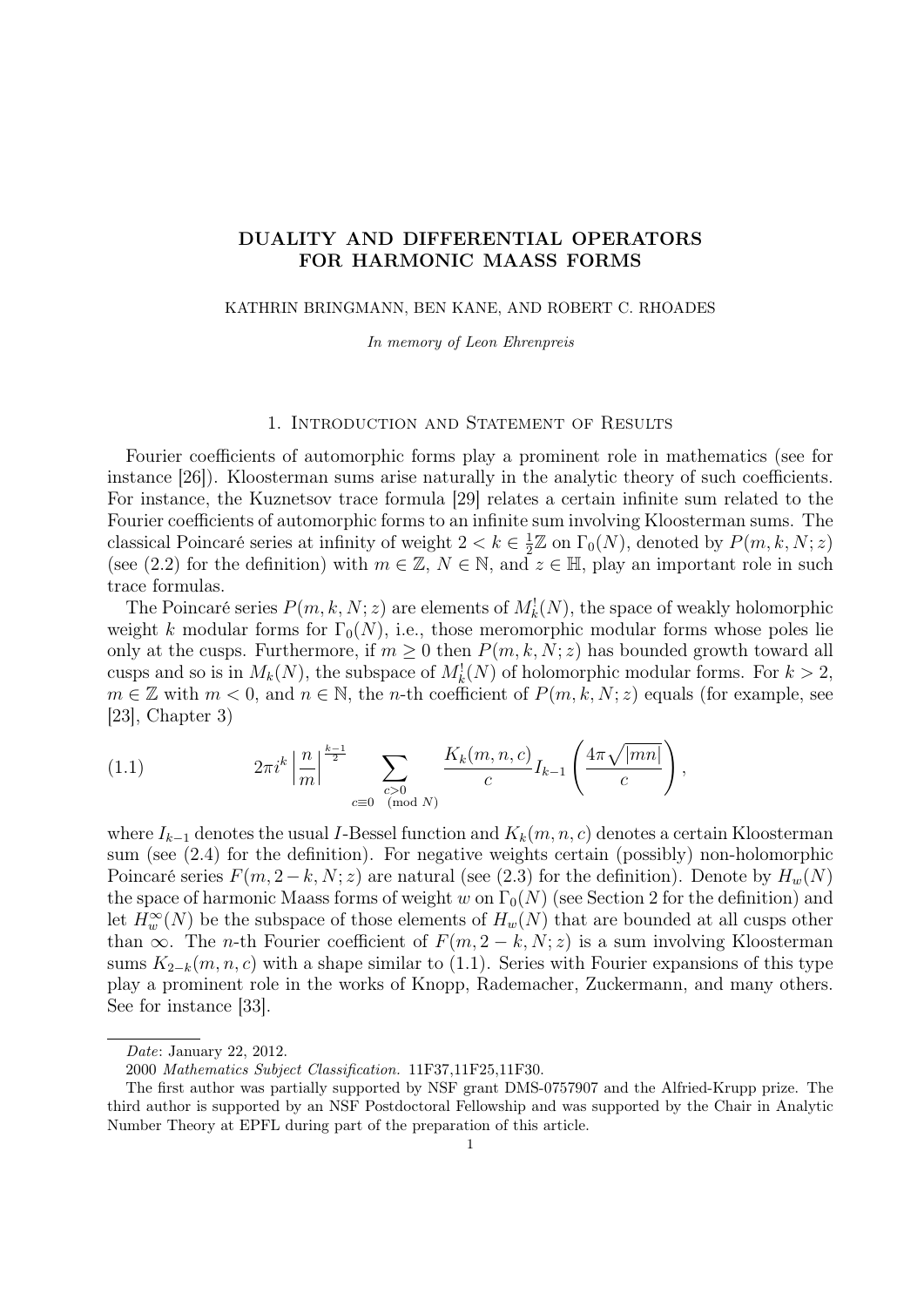Due to the obvious symmetry  $|\pm mn| = |\pm nm|$  and the simple relation  $|\pm \frac{m}{n}|$  $\left| \frac{m}{n} \right| = \left| \pm \frac{n}{m} \right|$  $\frac{n}{m}$ −1 , (1.1) reveals that several important results about coefficients of modular forms and harmonic Maass forms manifest themselves through the symmetries of the Kloosterman sum. Firstly, whenever  $k \in \mathbb{Z}$  the Kloosterman sum is symmetric in m and n. As a result, the n-th Fourier coefficient of  $F(m, 2-k, N; z)$  equals  $\left|\frac{m}{n}\right|$  $k-1$  times the m-th Fourier coefficient of  $F(n, 2-k, N; z)$  (see [19], Theorem 3.4).

For  $k \in \frac{1}{2}$  $\frac{1}{2}\mathbb{Z} \setminus \mathbb{Z}$  a slightly more complicated symmetry exists. Namely, (for a proof, see, for example, Proposition 3.1 of [8])

$$
K_k(m, n, c) = (-1)^{k + \frac{1}{2}} i K_{2-k}(n, m, c).
$$

Consequentially, the *n*-th Fourier coefficient of  $F(m, 2-k, N; z)$  is essentially equal to the negative of the m-th Fourier coefficient of  $P(n, k, N; z)$ . The resulting identities among Fourier coefficients are referred to as *duality*. Duality, in this context, was studied by Zagier [39], who showed that the traces of singular moduli are Fourier coefficients of a weight  $\frac{1}{2}$ weakly holomorphic modular form and then related these traces to Fourier coefficients of weight  $\frac{3}{2}$  modular forms. Zagier's work gave a new perspective on a result of Borcherds [5], relating what are now known as Borcherds products to coefficients of weakly holomorphic modular forms. To illustrate this famous result, consider the weight 4 Eisenstein series for  $SL_2(\mathbb{Z}), (q=e^{2\pi i z})$ 

$$
E_4(z) := 1 + 240 \sum_{n \geq 1} \left( \sum_{d|n} d^3 \right) q^n = (1 - q)^{-240} \left( 1 - q^2 \right)^{26760} \cdots = \prod_{n \geq 1} \left( 1 - q^n \right)^{c(n)}.
$$

Borcherds related the exponents  $c(n)$  to the Fourier coefficients a certain weight  $\frac{1}{2}$  weakly holomorphic modular form.

The proof through Kloosterman sums of the duality shown by Zagier outlined here is due to Jenkins [24]. This was later generalized by the first author and Ono [8] to a duality in the more general setting of harmonic Maass forms.

Duality has continued to be a central theme in the literature surrounding automorphic forms. For example, Bruinier and Ono [12] have shown a natural way to map the Borcherds exponents to coefficients of a  $p$ -adic modular form through a certain differential operator. Duality was extended by Folsom and Ono, and Zwegers [20, 43] to relate coefficients of different mock modular forms. Duality has also been extended by Rouse [35] to Hilbert modular forms and to Maass-Jacobi forms by the first author and Richter [10].

For every  $k \in \frac{1}{2}$  $\frac{1}{2}\mathbb{Z}$ , a trival change of variables (namely  $d \to -d$ , see (2.4)) yields

(1.2) 
$$
K_{2-k}(m, n, c) = \overline{K_k(-m, -n, c)},
$$

from which one obtains a natural relation between the n-th Fourier coefficient of  $F(m, 2-k, N; z)$  and the  $-n$ -th Fourier coefficient of  $P(m, k, N; z)$ . This relation plays a prominent role in the theory of harmonic Maass forms. In particular, it governs the image of  $F(m, 2-k, N; z)$  under the weight  $2-k$  antiholomorphic differential operator

$$
\xi_{2-k}:=2iy^{2-k}\overline{\frac{\partial}{\partial\overline{z}}},
$$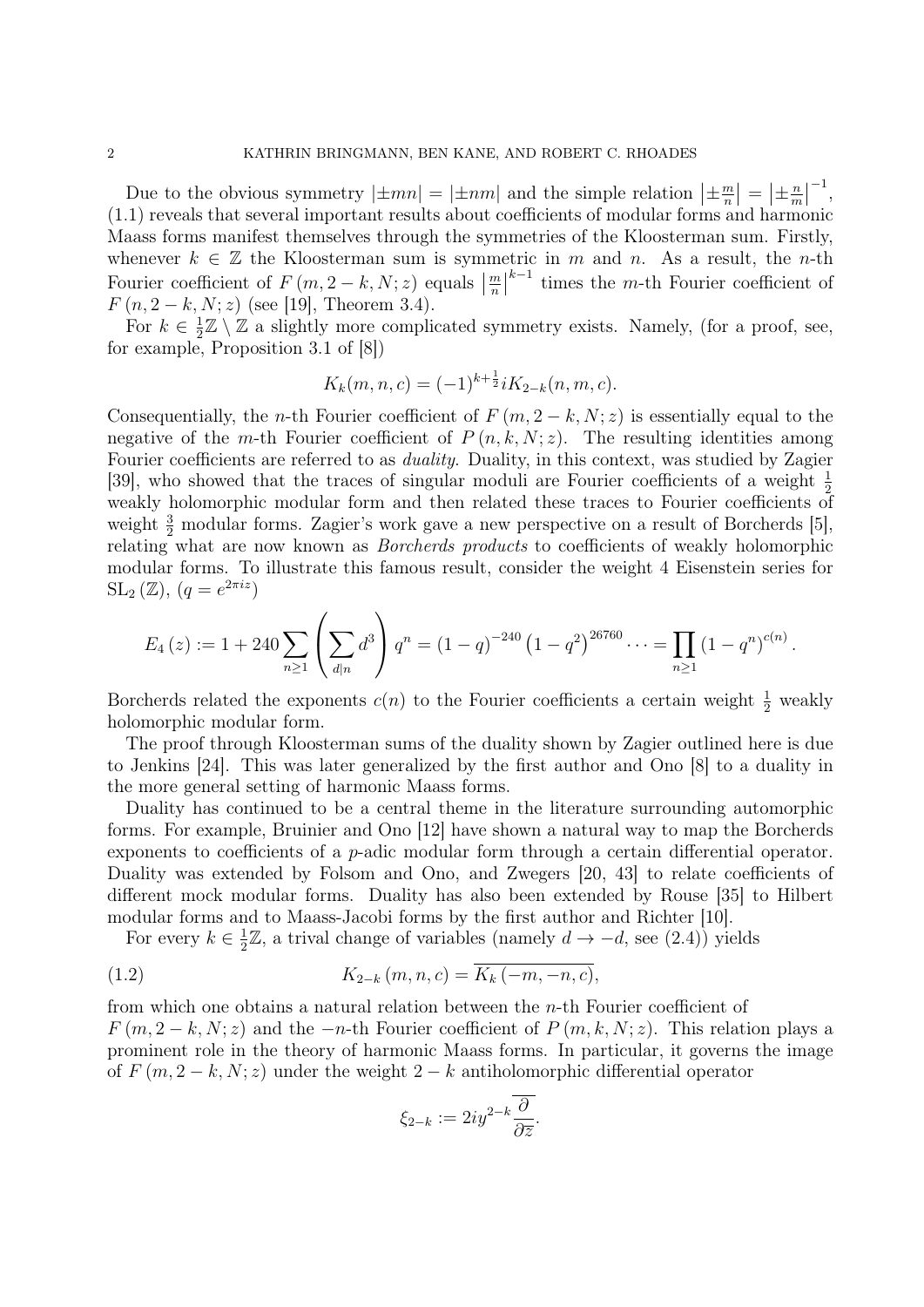Since  $\xi_{2-k}$  is essentially the Maass weight lowering operator (see (2.5) in Section 2.3), if  $\mathcal{M} \in H^{\infty}_{2-k}(N)$ , then  $\xi_{2-k}(\mathcal{M})$  is a weight k modular form. In particular, from (1.2) we may deduce that  $\xi_{2-k}$  (F  $(m, 2-k, N; z)$ ) equals a certain non-zero constant times  $P(m, k, N; z)$ (see (2.8) for a precise statement). The surjectivity of  $\xi_{2-k}$ , first proven by Bruinier and Funke [11], follows.

*Remark.* We exclude the cases when the weight is  $0 \leq k \leq 2$ . In such cases, the convergence of the Poincaré series is delicate (see for example [30] and the expository survey [15]). Moreover, the Fourier expansions of modular forms of small weight are handled by Knopp [27] and for harmonic weak Maass forms of small weight by Pribitkin [31, 32].

1.1. Differential Operators via Kloosterman Sum Symmetries. We exploit another simple relation between Kloosterman sums. Whenever  $k \in \mathbb{Z}$  there is an additional symmetry which occurs because the Kloosterman sum is independent of the weight  $k \in \mathbb{Z}$ . In particular,

(1.3) 
$$
K_k(-m,-n,c) = K_{2-k}(-m,-n,c),
$$

so that (1.2) leads to a relation between the coefficients of  $F(m, 2-k, N; z)$  and  $F(-m, 2-k, N; z)$ . We define the *flipping operator*  $\mathcal F$  on Poincaré series by

 $F(m, 2-k, N; z) \mapsto F(-m, 2-k, N; z).$ 

Since  $\{F(m, 2-k, N; z) : m \in \mathbb{Z}\}\$ is a basis for  $H_{2-k}^{\infty}(N)$ , we may extend the operator  $\mathcal F$  to all of  $H_{2-k}^{\infty}(N)$  by linearity. Moreover, when  $k > 2$  and  $\mathcal{M} \in H_{2-k}^{\infty}(N)$ , the growth of  $\mathcal{M}(z)$ as  $z \to i\infty$  uniquely determines M as a linear combination of Poincaré series, and hence it is simple to determine the representation by this basis. Alternatively, for  $f \in H_{2-k}^{\infty}(N)$  one may define  $\mathcal F$  in terms of the weight raising operator by

$$
\mathcal{F}(f) = y^{k-2} \overline{R_{2-k}^{k-2}(f)},
$$

where  $R_{2-k}^{k-2}$  $_{2-k}^{k-2}$  is the  $(k-2)$ -fold Maass raising operator, as defined in (2.6). We investigate this connection in Section 2.3.

### Remarks.

- (1) After completion of this paper, the authors learned that the flipping operator is independently studied from a different perspective by Fricke and will be included in his forthcoming thesis [21] advised by Zagier. Moreover, the referee pointed out that the flipping operator appears in another context in the work of Knopp [25] and Knopp–Lehner [28].
- (2) Denote by  $M_w^{\infty}(N) \subseteq M_w^{\perp}(N)$  the subspace of those forms that are bounded at all cusps other than  $\infty$ . In this notation, the operator  $\mathcal F$  gives a mapping

$$
\mathcal{F} = \mathcal{F}_{k,N} : H^{\infty}_{2-k}(N) \to H^{\infty}_{2-k}(N)/M_{2-k}(N).
$$

(3) Although we restrict ourselves in this paper to forms with bounded growth at cusps other than  $\infty$ , the general case would follow similarly after examining Poincaré series with growth only occurring in one of the other cusps. The cusp  $\infty$  plays a prominent role here based on the fact that recent applications have emphasized forms with this property (see for example [8], [13], and [14]).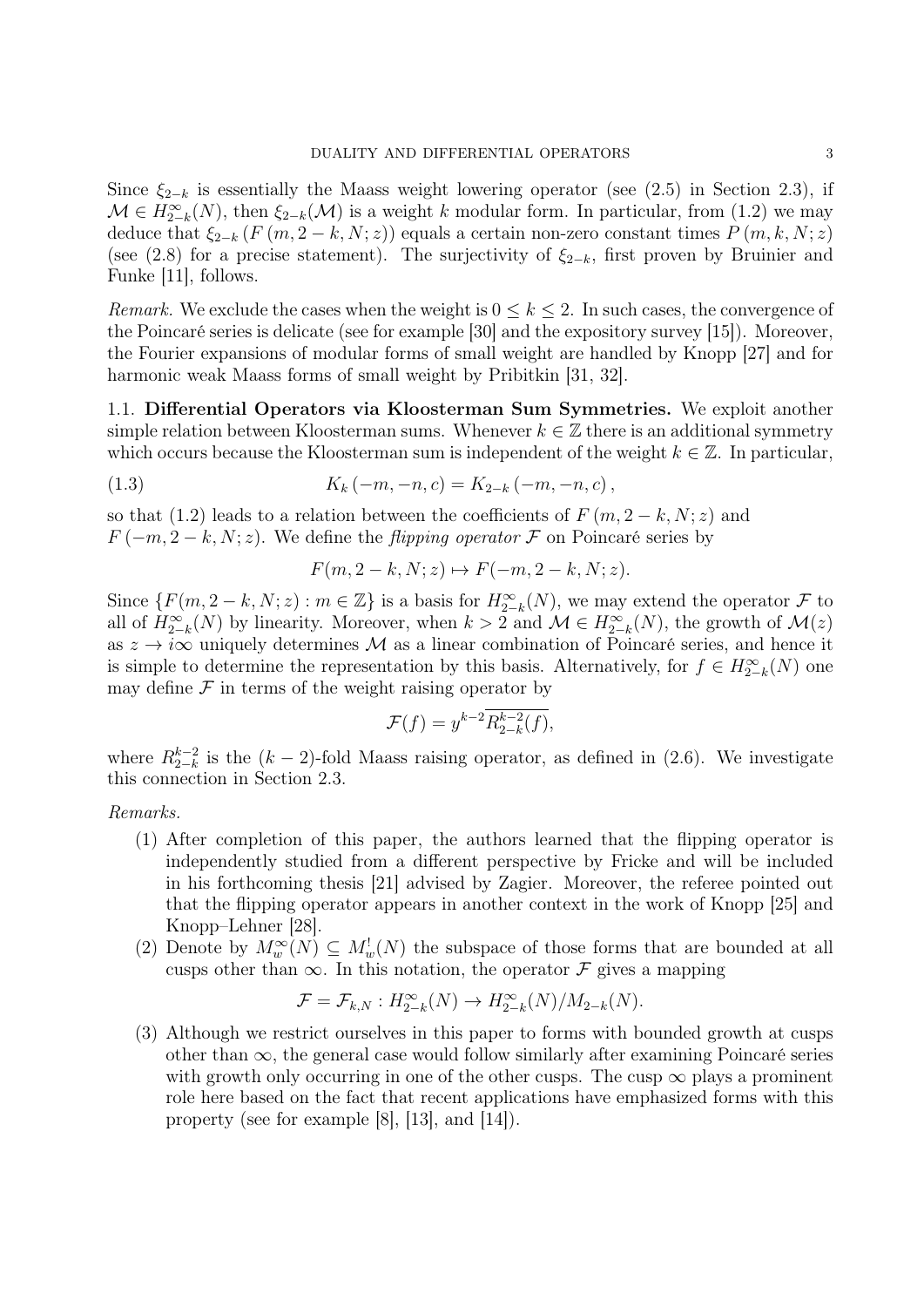The operator  $D^{k-1}$ , where  $D := \frac{1}{2\pi i}$  $\frac{\partial}{\partial z}$ , serves as a counterpart to  $\xi_{2-k}$  for  $k \in 2\mathbb{N}$ . The role of  $D^{k-1}$  in questions involving the algebraicity of Fourier coefficients is investigated in [14] and [22]. Here we exploit the symmetries given in (1.2) and (1.3) in order to relate the operators  $D^{k-1}$  and  $\xi_{2-k}$  through  $\mathcal{F}$ .

**Theorem 1.1.** For  $k > 2$  an integer and  $\mathcal{M} \in H_{2-k}^{\infty}(N)$  we have

$$
D^{k-1}(\mathcal{M}) = (-4\pi)^{1-k} \Gamma(k-1) \xi_{2-k}(\mathcal{F}(\mathcal{M})).
$$

Remark. If  $\mathcal{M}(z) = \sum_{n \in \mathbb{Z}} c_n(y) e^{2\pi i nx} \in H_{2-k}^{\infty}(N)$ , then the operator  $\xi_{2-k}$  may (essentially) be viewed as extracting those coefficients with  $n < 0$  while those with  $n > 0$  are extracted by  $D^{k-1}$ .

The above discussion suggests that we could proceed by directly calculating the Fourier expansions of Poincaré series. Computing the derivatives on the Fourier expansion and using the symmetries of the Kloosterman sums then yields the theorem. Instead we compute the derivatives on the Whittaker functions which are averaged to form the Poincaré series. This is possible because  $D^{k-1}$  and  $\xi_{2-k}$  are related to the Maass weight raising and lowering operators which commute with the action of  $\Gamma_0(N)$ . In fact, Bol's famous identity ([4], see also [18]) equates  $D^{k-1}$  to the  $(k-1)$ -fold repeated application of the weight raising operator. The technique presented here does not directly use the symmetry given in (1.3) but rather works through the raising and lowering operators.

1.2. Applications of Flipping. We revisit some existing results and some results known to experts with the fresh perspective engendered by Theorem 1.1.

In Ramanujan's last letter to Hardy (see pages 127–131 of [34]), he introduced 17 examples of functions which he called mock theta functions. For example, he defined

$$
f(q) := 1 + \sum_{n=1}^{\infty} \frac{q^{n^2}}{\prod_{r=1}^n (1 + q^r)^2}.
$$

He noted that they satisfied properties similar to modular forms (although he referred to modular forms as "theta functions") and also stated that certain linear combinations of his mock theta functions were indeed modular forms. Although many of these properties were proven over the course of the next 80 years (for example, see [1], [2], [3], [36], and [37]), however, even a rigorous definition of Ramanujan's mock theta functions failed to present itself. Zwegers [41, 42] finally placed Ramanujan's mock theta functions into a theoretical framework. In particular, if  $h$  is a mock theta function, then he constructed an associated harmonic Maass form  $\mathcal{M}_h$  such that the function

$$
g_h := \xi_{\frac{1}{2}}(\mathcal{M}_h) = \xi_{\frac{1}{2}}(\mathcal{M}_h - h)
$$

is a unary theta function of weight  $3/2$ . Following Zagier [40] we call  $g_h$  the shadow of h.

By work of Bruinier-Funke  $[11]$ , for any weakly holomorphic modular form g of weight k there exist a "mock-like" holomorphic function  $h$  with shadow  $g$ . Following Zagier, we will call h a mock modular form. More precisely, there is a harmonic Maass form  $\mathcal{M}_h$  naturally associated to h for which  $\xi_{2-k}(\mathcal{M}_h) = \xi_{2-k}(\mathcal{M}_h - h) = g$ . For each modular form g, we call the resulting harmonic Maass form a lift of g.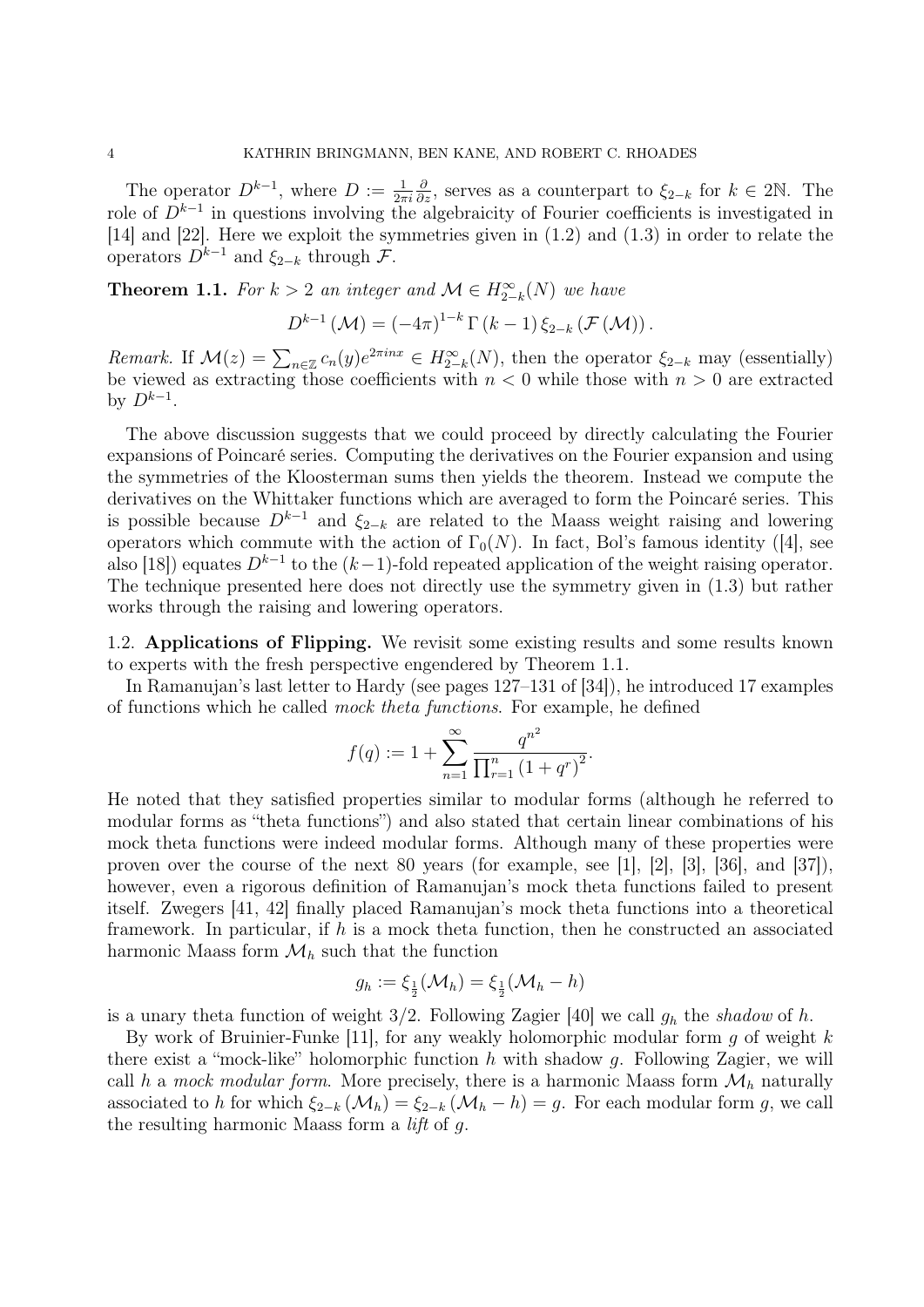The existence of a lift, or equivalently, the surjectivity of  $\xi_{2-k}$ :  $H_{2-k}^{\infty}(N) \to M_k^{\infty}(N)$ , combined with Theorem 1.1 implies that the operator  $D^{k-1}$  is also surjective. Let  $H_w^{\text{cusp}}(N)$ be the subspace of  $H_w^{\infty}(N)$  that maps to  $S_{2-w}(N)$ , the subspace of weight  $2-w$  cusp forms, under  $\xi_w$ . This gives the following theorem which is essentially contained in Theorems 1.1 and 1.2 of [14]. In [14], Nebentypus is allowed and the restriction that growth only occurs at the cusp  $\infty$  is not made, but the image under  $\xi_w$  is restricted to  $S_{2-w}(N)$ .

**Theorem 1.2.** If  $2 < k \in \mathbb{Z}$  and  $\mathcal{M} \in H_{2-k}^{\infty}(N)$ , then  $D^{k-1}(\mathcal{M}) \in M_k^{\infty}(N)$ . Moreover, in the notation of  $(2.1)$ ,

$$
D^{k-1}(\mathcal{M}(z)) = (-4\pi)^{1-k} (k-1)! c_{\mathcal{M}}^-(0) + \sum_{\substack{n \gg -\infty \\ n \neq 0}} c_{\mathcal{M}}^+(n) n^{k-1} q^n.
$$

The image of the map

 $D^{k-1}: H_{2-k}^{cusp}$  $\chi_{2-k}^{cusp}(N) \longrightarrow M_k^{\infty}(N)$ 

consists of those  $h \in M_k^{\infty}(N)$  which are orthogonal to cusp forms (see Section 3 for the definition) which also have constant term 0 at all cusps of  $\Gamma_0(N)$ . Furthermore, the map

$$
D^{k-1}: H^{\infty}_{2-k}(N) \longrightarrow M^{\infty}_{k}(N)
$$

is onto.

Implicit in the previous theorem are lifts of weakly holomorphic modular forms. Lifts of weight 3/2 unary theta functions were given by Zwegers [42]. He gave explicit constructions in terms of Lerch sums, yielding mock modular forms of weight 1/2. Lifts of weight 1/2 modular forms were constructed by the first author, Folsom, and Ono [6]. The forms they construct are related to the hypergeometric series occurring in the Rogers–Fine identity. Lifts of general cusp forms in  $S_k(N)$  were treated by the first author and Ono in [9], using Poincaré series. Duke, Imamoglu, and Tóth [17] recently constructed lifts of the weight  $\frac{3}{2}$ weakly holomorphic modular forms that are Zagier's traces of singular moduli generating functions [39].

The flipping operator extends the lift in [9] to a lift for all weakly holomorphic modular forms. Given  $g(z) = \sum_{n \gg -\infty} c_g(n) q^n \in M_k^{\infty}(N)$  with  $k > 2$ , define

$$
\mathcal{P}(g)(z) := (k-1)^{-1} \overline{c_g(0)} y^{k-1} - (4\pi)^{1-k} \sum_{n \neq 0} \overline{c_g(-n)} |n|^{1-k} \Gamma(k-1; -4\pi yn) q^n,
$$

where  $\Gamma(\alpha; x) := \int_x^{\infty} e^{-t} t^{\alpha-1} dt$  is the *incomplete gamma function*. We note that for  $g \in$  $S_k(N)$ , our definition matches that of  $4^{1-k}g^*$  given by Zagier [40]. The following theorem describes the lifts of interest, which will be given in terms of Poincaré series.

**Theorem 1.3.** For any  $k \in \frac{1}{2}$  $\frac{1}{2}\mathbb{Z}, k > 2, N \in \mathbb{N}, \text{ and } g \in M_k^{\infty}(N)$ , the following are true:

(1) There exists a harmonic Maass form  $\mathcal{L}(g) \in H_{2-k}^{\infty}(N)$  such that

$$
\mathcal{L}(g) - \mathcal{P}(g)
$$

is a holomorphic function on H.

(2) We have

$$
\xi_{2-k}(\mathcal{L}(g)) = \xi_{2-k}(\mathcal{P}(g)) = g.
$$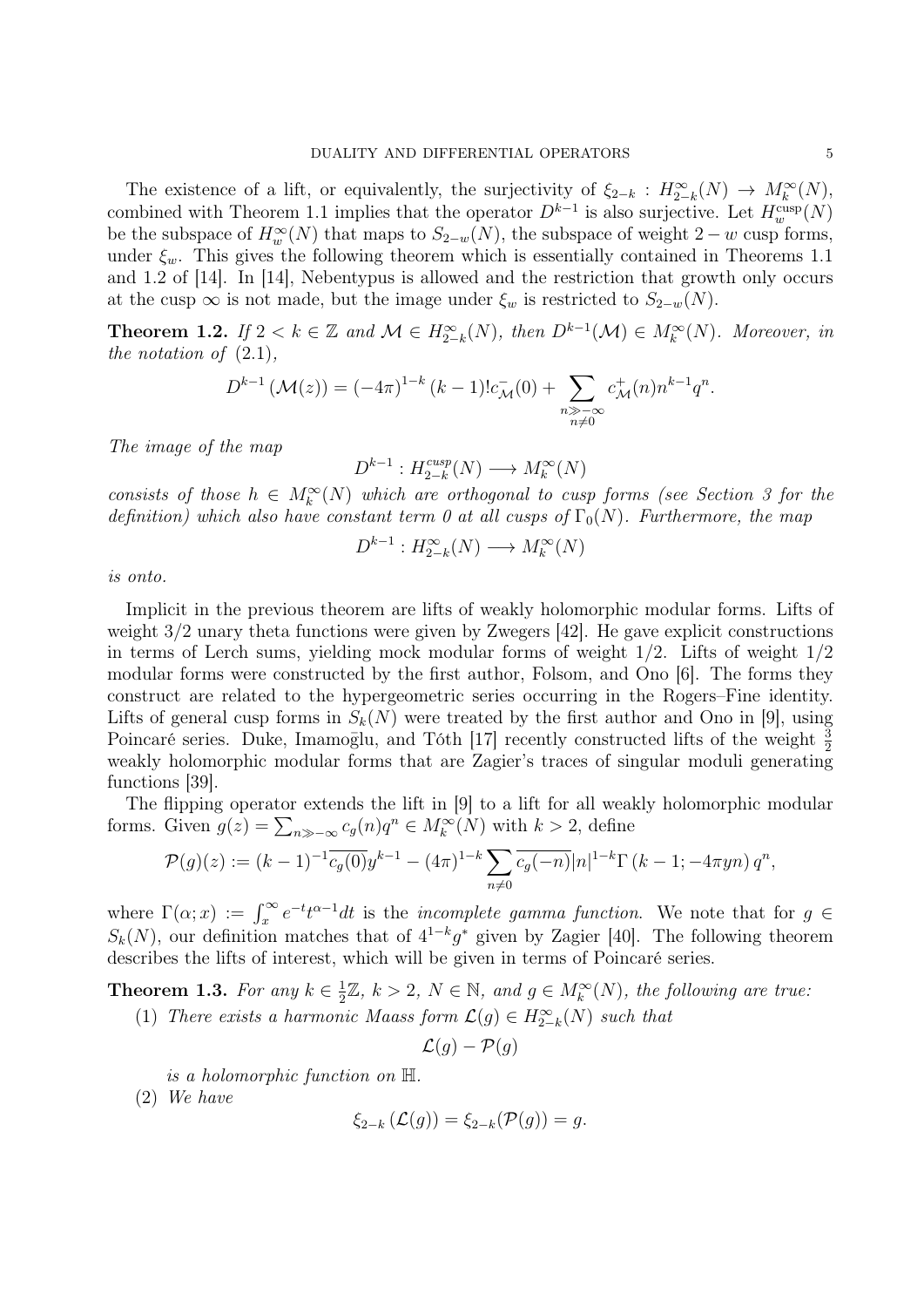Remark. The holomorphic function  $\mathcal{L}(g) - \mathcal{P}(g)$  is typically not modular but mock modular. Theorem 1.3 allows us to deduce its transformation properties rather easily, since the transformation properies of  $\mathcal{P}(q)$  may be deduced from the transformation properties of q.

The interrelation between weakly holomorphic modular forms and their lifts have led to better understanding of arithmetic information of both modular forms and harmonic Maass forms. The forms constructed by Duke, Imamoglu, and Tóth [17] are related to certain cycle integrals of modular functions. Bruinier, Ono, and the third author [14] showed that the vanishing of the Hecke eigenvalues of a Hecke eigenform g implies the algebraicity of the coefficients of an appropriate lift of  $g$ . In other work, Bruinier and Ono [13] proved that the vanishing of the central value of the derivative of a weight 2 modular L-functions is related to the algebraicity of a certain Fourier coefficient of a harmonic Maass form.

Theorem 1.1 shows that for each  $g \in S_k(N)$  one may find  $M, M^* \in H_{2-k}^{\infty}(N)$  so that

$$
\xi_{2-k}(M) = g
$$
 and  $D^{k-1}(M^*) = g$ .

Recent work of Guerzhoy, Kent, and Ono [22] and the first two authors and Guerzhoy [7] shows that certain linear combinations of the these two "lifts" are *p*-adic modular forms. These works lead naturally to the following question: Let M be a harmonic Maass form and set  $g := \xi_{2-k}(M)$  and  $h := D^{k-1}(M)$ . From Theorem 1.3 we know that a harmonic Maass form  $M^*$  exists such that  $h = \xi_{2-k}(M^*)$ . Is  $g = D^{k-1}(M^*)$ ?

**Corollary 1.4.** Suppose that  $k > 2$  is an integer,  $M \in H_{2-k}^{\infty}(N)$ , and g and h are defined as above. If  $M^* \in H_{2-k}^{\infty}(N)$  satisfies  $\xi_{2-k}(M^*) = h$ , then the projection of  $D^{k-1}(M^*)$  onto the space of cusp forms is g.

Furthermore, there exists a choice of  $M^*$  such that  $D^{k-1}(M^*)=g$ .

*Remark*. In light of Theorems 1.1 and 1.2, we may write  $D^{k-1}(M^*) = g + \tilde{g}$  with  $\tilde{g} \in D^{k-1}(M^*_{2-k}(N))$ . The subspace  $D^{k-1}(M^*_{2-k}(N))$  has a number of exceptional properties. For example, the coefficients of a weakly holomorphic modular form in that space, when chosen to be algebraic, have high p-divisibility  $(22)$ , Proposition 2.1). Therefore it is natural to factor out by  $M_{2-k}^{\infty}(N)$ , and the statement of Corollary 1.4 may be taken to say that  $M^* \equiv \mathcal{F}(M) \pmod{M_{2-k}^{\infty}(N)}$ .

1.3. Choosing a Lift. As is suggested in Corollary 1.4, lifts are not unique because the kernel of  $\xi_{2-k}$  is non-trivial. In fact, Bruinier and Funke [11] have shown that the kernel of  $\xi_{2-k}$  is  $M^!_{2-k}(N)$ . The lift described in [9] is defined on Poincaré series and relations between the classical holomorphic Poincaré series make our lift unique up to a choice of a weakly holomorphic modular form. We present a procedure to make a choice of one such lift which is independent of the realization of  $g \in M_k^{\infty}(N)$  as a linear combination of Poincaré series.

In order to describe the framework for our lift we will need to introduce some notation. For M a harmonic Maass form with Fourier expansion as in  $(2.1)$ , there is a polynomial  $G_M(z) = \sum_{n \leq 0} c_M^+(n)q^n \in \mathbb{C}[q^{-1}]$  such that  $M^+(z) - G_M(z) = O(e^{-\delta y})$  as  $y = \text{Im}(z) \to \infty$ for some  $\delta > 0$ . Here and throughout, we denote  $z = x + iy$  with  $x, y \in \mathbb{R}$   $(y > 0)$ . We call  $G_M$  the *principal part* of M at infinity.

Let  $M_k := M_k(1)$  and define  $H_k$ ,  $S_k$ , and  $M_k^!$  similarly. Given a weakly holomorphic form  $g \in M_k^!$ , we explicitly define a harmonic Maass form  $G \in H_{2-k}$  such that  $\xi_{2-k}(G) - g \in S_k$ .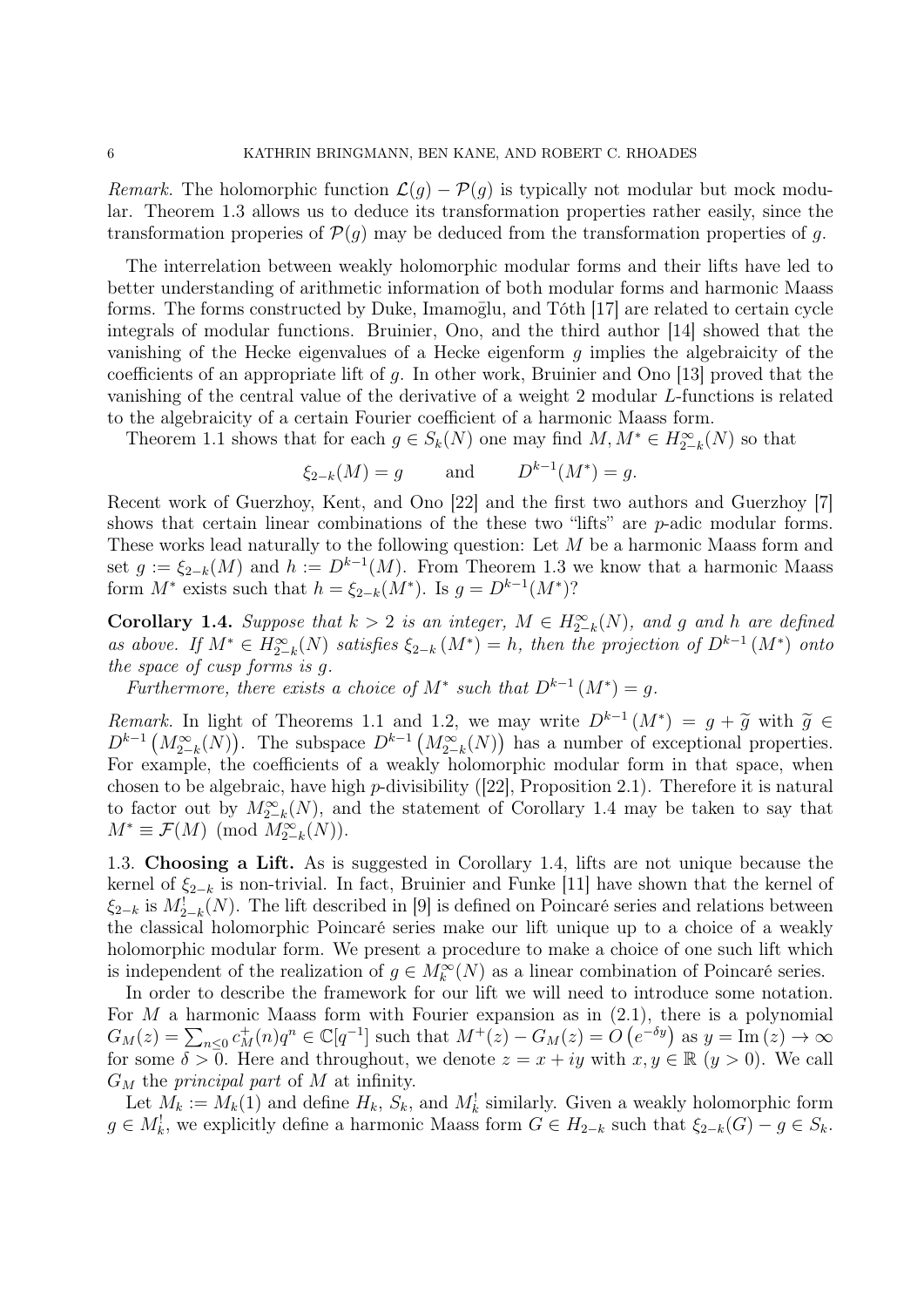Since the principal part of g determines g modulo forms in  $S_k$ , we will obtain a lift which is explicit and well defined if for every  $g \in S_k$  we construct a unique, explicit lift  $\tilde{g} \in H_{2-k}$ with  $\xi_{2-k}(\tilde{g}) - g = 0$ . The difficulty in this task lies in finding a lift which commutes with the algebra of  $S_k$ , so that  $\widetilde{g} + \widetilde{h} = \widetilde{g+h}$  for  $g, h \in S_k$ . In particular, if one has two different bases for  $S_k$ , the lift must be independent of the basis representation. We call such a lift canonical.

Additionally, the lifts used in many applications are good choices of lifts (see Section 2 for the definition). We demonstrate a canonical lift for weakly holomorphic forms, which in the case of normalized Hecke eigenforms is good. To state our theorem, we introduce some notation. For  $g \in S_k$  we denote the norm with respect to the usual Petersson scalar product by  $||g||$ . For  $M \in H_{2-k}$ , let

(1.4) 
$$
A(M) := \inf \{ n \in \mathbb{Z} : c_M^+(n) \neq 0 \}.
$$

**Theorem 1.5.** Let  $k > 2$  and  $g \in M_k^!$  be given. Choose  $M \in H_{2-k}$  with  $A(M)$  maximal among all  $M \in H_{2-k}$  with  $\xi_{2-k}(M) = g$ . Then M is a canonical lift of g. Moreover, if  $g \in S_k$  is a normalized Hecke eigenform, then  $||g||^{-2}M$  is good for g.

Remark. For simplicity, we have constrained ourselves to the case of level 1 forms when considering canonical lifts. We will discuss the differences in the general level case briefly at the end of Section 4.

The paper is organized as follows: In Section 2 we recall some basic facts concerning harmonic Maass forms and Maass-Poincaré series and the relations between weight  $2 - k$ and weight k Poincaré series given by the operators  $\xi_{2-k}$  and  $D^{k-1}$  (when  $k \in \mathbb{N}$ ). In Section 3, we prove Theorems 1.1 and 1.2 as well as Theorem 1.3 and its corollaries. In Section 4, we prove Theorem 1.5.

### 2. Harmonic Maass Forms

In this section we recall the definition of harmonic Maass form and the properties of harmonic Maass forms which are necessary to prove our results. A good reference for much of the theory recalled in this section is [11].

2.1. Basic notations and definitions. As usual it is assumed that if  $k \in \frac{1}{2}$  $\frac{1}{2}\mathbb{Z}\setminus\mathbb{Z}$ , then  $N \equiv 0 \pmod{4}$ . We define the weight k hyperbolic Laplacian by

$$
\Delta_k := -y^2 \left( \frac{\partial^2}{\partial x^2} + \frac{\partial^2}{\partial y^2} \right) + iky \left( \frac{\partial}{\partial x} + i \frac{\partial}{\partial y} \right).
$$

Moreover, for  $\gamma = \begin{pmatrix} a & b \\ c & d \end{pmatrix} \in SL_2(\mathbb{Z})$  when  $k \in \mathbb{Z}$ , respectively for  $\gamma \in \Gamma_0(4)$  when  $k \in \frac{1}{2}$  $\frac{1}{2}\mathbb{Z}\setminus\mathbb{Z}$ and any function  $g : \mathbb{H} \to \mathbb{C}$ , we let

$$
g\mid_k \gamma(z) := j(\gamma, z)^{-2k} g\left(\frac{az+b}{cz+d}\right),\,
$$

where

$$
j(\gamma, z) := \begin{cases} \sqrt{cz + d} & \text{if } k \in \mathbb{Z}, \gamma \in \text{SL}_2(\mathbb{Z}), \\ \left(\frac{c}{d}\right) \varepsilon_d^{-1} \sqrt{cz + d} & \text{if } k \in \frac{1}{2}\mathbb{Z} \setminus \mathbb{Z}, \gamma \in \Gamma_0(4), \end{cases}
$$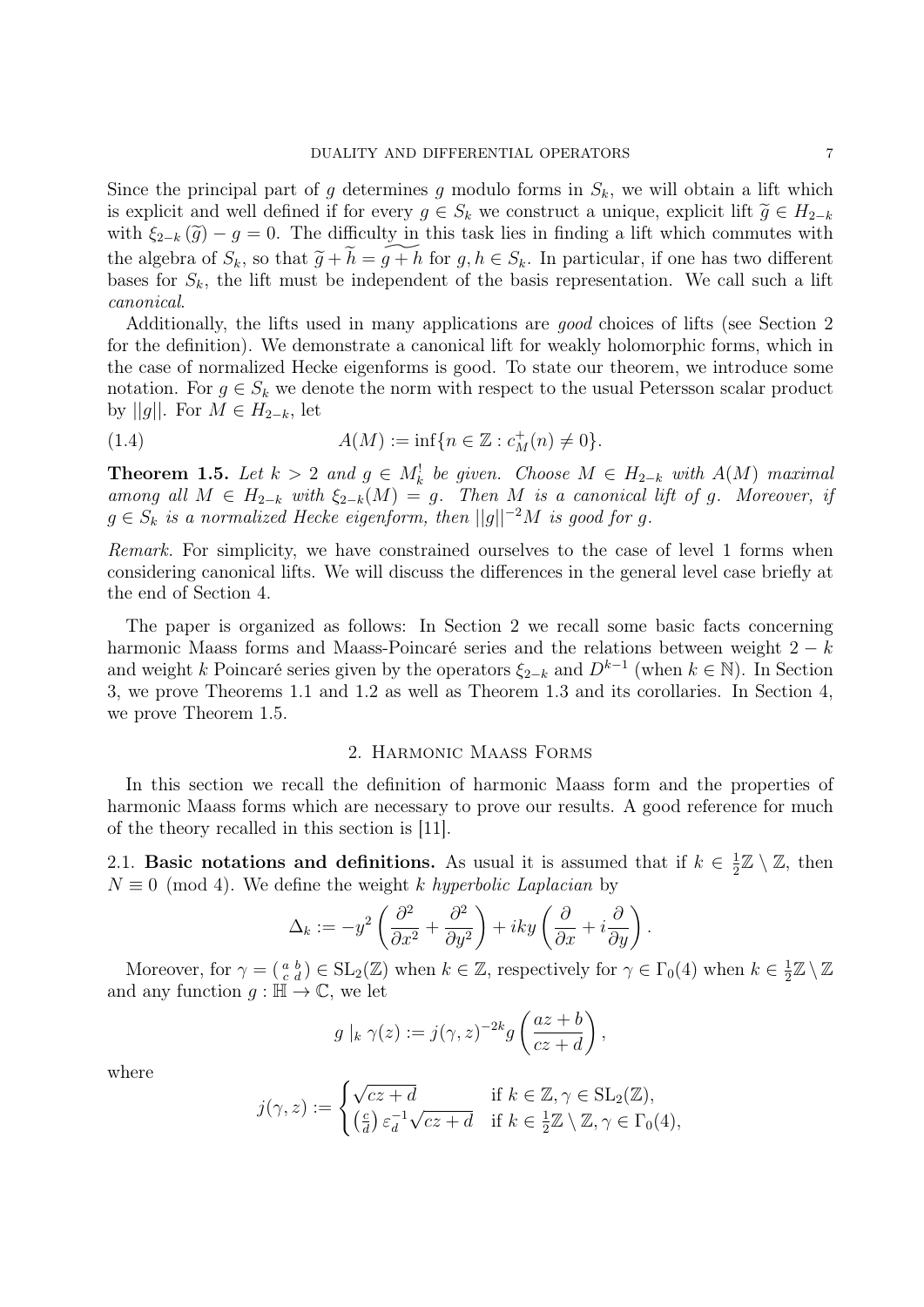where for odd integers  $d, \varepsilon_d$  is defined by

$$
\varepsilon_d := \begin{cases} 1 & \text{if } d \equiv 1 \pmod{4}, \\ i & \text{if } d \equiv 3 \pmod{4}. \end{cases}
$$

**Definition 2.1.** A harmonic Maass form of weight k on  $\Gamma = \Gamma_0(N)$  is a smooth function  $g : \mathbb{H} \to \mathbb{C}$  satisfying:

- (i)  $g \mid_k \gamma(z) = g(z)$  for all  $\gamma \in \Gamma$ ,
- (ii)  $\Delta_k(g) = 0$ ,
- (iii) g has at most linear exponential growth at each cusp of  $\Gamma$ .

We note that  $\mathcal{M} \in H_w(N)$  for  $w \leq \frac{1}{2}$  $\frac{1}{2}$  has a Fourier expansion of the shape

(2.1) 
$$
\mathcal{M}(z) = c_{\mathcal{M}}^-(0)y^{1-w} + \sum_{\substack{n \ll +\infty \\ n \neq 0}} c_{\mathcal{M}}^-(n) \Gamma(1-w; -4\pi ny) q^n + \sum_{n \gg -\infty} c_{\mathcal{M}}^+(n) q^n.
$$

We call  $\mathcal{M}^+(z) := \sum_{n \gg -\infty} c_{\mathcal{M}}^+(n) q^n$  the *holomorphic part* of  $\mathcal M$  and  $\mathcal M^- := \mathcal M - \mathcal M^+$  the non-holomorphic part of M.

Following [14], one says that a harmonic Maass form  $f \in H_{2-k}(N)$  is good for a normalized Hecke eigenform  $g \in S_k(N)$  if it satisfies the following properties:

- (1) The principal part of f at the cusp  $\infty$  belongs to  $F<sub>g</sub>[q^{-1}]$ , with  $F<sub>g</sub>$  the number field obtained by adjoining the coefficients of  $g$  to  $\mathbb{Q}$ .
- (2) The principal parts of f at the other cusps of  $\Gamma_0(N)$ , defined analogously, are constant.
- (3) We have  $\xi_{2-k}(f) = ||g||^{-2}g$ .

One sees immediately by the second condition that  $f \in H_{2-k}^{\infty}(N)$ .

2.2. **Poincaré series.** We describe two families of Poincaré series. Let  $m$  be an integer, and let  $\varphi_m : \mathbb{R}^+ \to \mathbb{C}$  be a function which satisfies  $\varphi_m(y) = O(y^{\alpha})$ , as  $y \to 0$ , for some  $\alpha \in \mathbb{R}$ . With  $e(r) := e^{2\pi i r}$ , let

$$
\varphi_m^*(z) := \varphi_m(y)e(mx).
$$

Such functions are fixed by the translations, elements of  $\Gamma_{\infty} := \{ \pm \begin{pmatrix} 1 & n \\ 0 & 1 \end{pmatrix} : n \in \mathbb{Z} \}$ . Given this data define the generic Poincaré series

$$
\mathbb{P}(m,k,\varphi_m,N;z) := \sum_{A \in \Gamma_\infty \backslash \Gamma_0(N)} \varphi_m^* \mid_k A(z).
$$

We note that the Poincaré series  $\mathbb{P}(m, k, \varphi_m, N; z)$  converges absolutely for  $k > 2-2\alpha$ , where  $\alpha$  is the growth factor of  $\varphi_m(y)$  as given above and by construction satisfies the modularity property  $\mathbb{P}(m, k, \varphi_m, N; z) \mid_k \gamma(z) = \mathbb{P}(m, k, \varphi_m, N; z)$  for every  $\gamma \in \Gamma_0(N)$ . In this notation, the classical family of holomorphic Poincaré series (see for example [23], Chapter 3) for  $k \geq 2$ is given by

(2.2) 
$$
P(m,k,N;z) = \mathbb{P}(m,k,e(imy),N;z).
$$

The Maass-Poincaré series (see for example [19]) are defined by

(2.3) 
$$
F(m, 2-k, N; z) := \mathbb{P}(-m, 2-k, \varphi_{-m}, N; z),
$$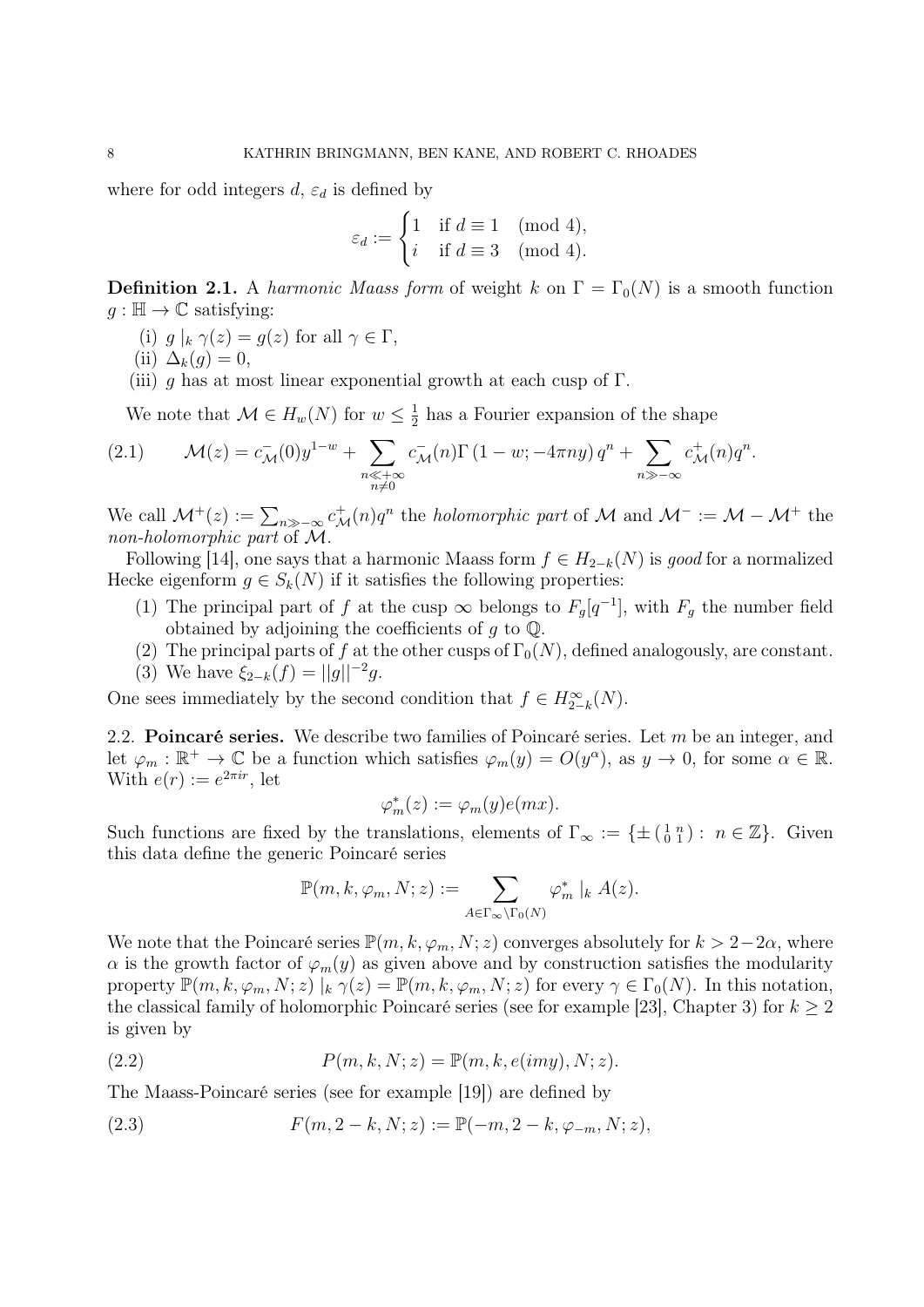where

$$
\varphi_{-m}(z) := \begin{cases} \mathcal{M}_{1-\frac{k}{2}}(-4\pi my) & \text{if } k < 0 \text{ and } m \neq 0, \\ |m|^{1-k} \mathcal{M}_{\frac{k}{2}}(-4\pi my) & \text{if } k > 2 \text{ and } m \neq 0, \\ 1 & \text{if } k < 0, m = 0, \\ (4\pi y)^{k-1} & \text{if } k > 2, m = 0. \end{cases}
$$

Here for complex s

$$
\mathcal{M}_s(y) := |y|^{\frac{k}{2}-1} M_{\left(1-\frac{k}{2}\right) \text{sgn}(y), s-\frac{1}{2}}(|y|),
$$

where  $M_{\nu,\mu}(z)$  is the usual M-Whittaker function.

Since  $\varphi_m^*$  is annihilated by the hyperbolic Laplacian and  $\Delta_{2-k}$  commutes with the weight 2 – k group action of  $\Gamma_0(N)$ , a consideration of the growth of  $\varphi_m^*$  at all of the cusps shows that  $F(m, 2-k, N; z) \in H_{2-k}^{\infty}(N)$ . In the case  $k < 0$  one has

$$
F(m, 2 - k, N; z) = P(-m, 2 - k, N; z).
$$

In order to describe the coefficients of the Poincaré series we define the Kloosterman sums

(2.4) 
$$
K_k(m, n, c) := \begin{cases} \sum_{d \pmod{c}} e\left(\frac{m\overline{d} + nd}{c}\right) & \text{if } k \in \mathbb{Z}, \\ \sum_{d \pmod{c}} e\left(\frac{c}{d}\right)^{2k} \varepsilon_d^{2k} e\left(\frac{m\overline{d} + nd}{c}\right) & \text{if } k \in \frac{1}{2}\mathbb{Z} \setminus \mathbb{Z} \text{ (and 4 | } c), \end{cases}
$$

where  $\left(\frac{c}{d}\right)$  $\frac{c}{d}$  denotes the Jacobi symbol. Here d runs through the primitive residue classes modulo c, and  $\overline{d}$  is defined by the congruence  $d\overline{d} \equiv 1 \pmod{c}$ .

A calculation analogous to that for Theorem 3.4 of [19] yields the following result.

**Lemma 2.2.** If  $k > 2$  and  $m \in \mathbb{Z}$  then the principal part of  $F(m, 2-k, N; z)$  is

$$
\delta_{m>0}\Gamma(k) |m|^{1-k} q^{-m} + c(m,k,N),
$$

where  $\delta_{m>0} = 1$  if  $m > 0$  and 0 otherwise, and  $c(m, k, N)$  is a constant depending on k, m, and N. When  $k \in 2\mathbb{Z}$ , we have

$$
c(m, k, N) = -(2\pi i)^{k} \sum_{\substack{c>0\\c \equiv 0 \pmod{N}}} \frac{K_{2-k}(-m, 0, c)}{c^{k}}.
$$

The principal part of  $P(m, k, N; z)$  is  $\delta_{m \leq 0} q^m$ .

Remark. For  $m \in \mathbb{Z}$  and  $k \in 2\mathbb{Z}$  we have  $c(m, k, N) = (-1)^k \overline{c(-m, k, N)}$ .

Moreover, the full Fourier expansion of  $F(m, k, N; z)$  is computed in Theorem 3.4 of [19]. We omit the full Fourier expansion, however, because it is not needed for our purposes.

2.3. Raising and Lowering Operators. The Maass raising and lowering operators are given by

(2.5) 
$$
R_k := 2i\frac{\partial}{\partial z} + ky^{-1} \text{ and } L_k := -2iy^2\frac{\partial}{\partial \overline{z}}.
$$

For a real analytic function f satisfying the weight k modularity property  $f|_k \gamma(z) = f(z)$  for every  $\gamma \in \Gamma_0(N)$  which is an eigenfunction under  $\Delta_k$  with eigenvalue s,  $R_k(f)(z)$  (respectively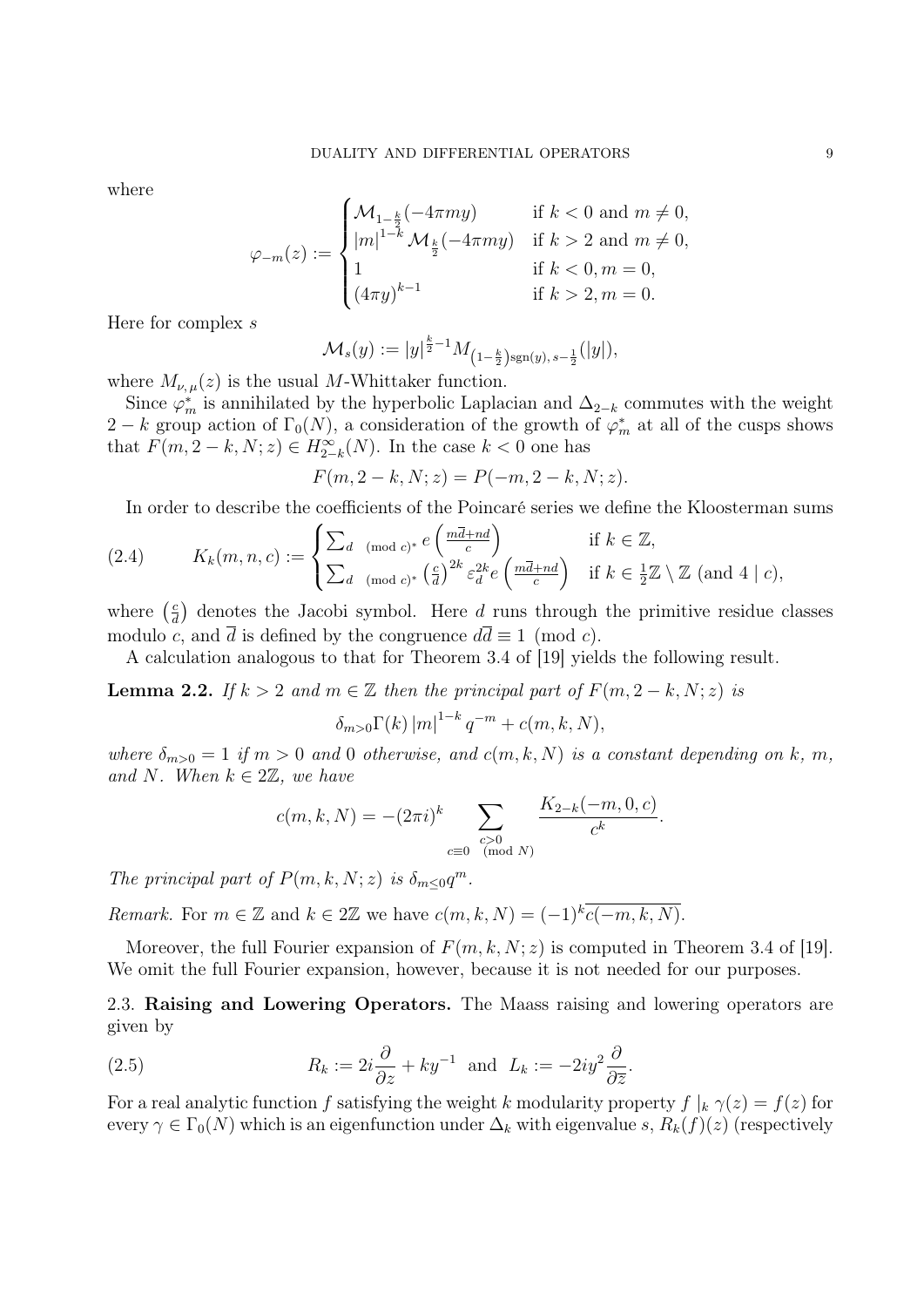$L_k(f)(z)$ ) satisfies weight  $k+2$  (resp.  $k-2$ ) modularity and is an eigenfunctions under  $\Delta_{k+2}$ (resp.  $\Delta_{k-2}$ ) with eigenvalue  $s+k$  (resp.  $s-k+2$ ). This follows by the commutator relation

$$
-\Delta_k = L_{k+2}R_k + k = R_{k-2}L_k.
$$

Define for a positive integer  $n$ 

(2.6) 
$$
R_k^n := R_{k+2(n-1)} \circ \cdots R_{k+2} \circ R_k
$$

and let  $R_k^0$  be the identity. If  $f \in H_{2-k}^{\infty}(N)$ , then  $f^* := y^{k-2} R_{2-k}^{k-2}$  $a_{2-k}^{k-2}(f) \in H_{2-k}^{\infty}(N)$ , as noted in Remark 7 in [14]. Furthermore, by Bol's identity ([4], see also [18]), that is

(2.7) 
$$
R_{2-k}^{k-1} = (-4\pi)^{k-1} D^{k-1},
$$

one has (for  $f \in H_{2-k}^{\text{cusp}}$  $\frac{\text{cusp}}{2-k}(N)$  see Remark 7 in [14]) that

$$
\xi_{2-k}(f^*) = y^{-k} \overline{L_k(f^*)} = R_{2-k}^{k-1}(f) = (-4\pi)^{k-1} D^{k-1}(f).
$$

So, up to a constant factor,  $M^*$  behaves as  $\mathcal{F}(f)$  under  $\xi_{2-k}$ . On the other hand one may compute the Fourier expansion of  $f^*$  and see that it is the same as that for  $\mathcal{F}(f)$ . In this paper, we proceed differently and come about  $\mathcal F$  on the level of Poincaré series.

2.4. Derivatives of Poincaré Series. The following relations, derived in the lemma below, are important for deducing the theorems of this paper.

**Lemma 2.3.** For  $m \in \mathbb{Z}$ , the action of the operators  $\xi_{2-k}$  and  $D^{k-1}$  on  $F(m, 2-k, N; z)$  is given by

(2.8) 
$$
\xi_{2-k}(F(m,2-k,N;z)) = (k-1) (4\pi)^{k-1} P(m,k,N;z),
$$

(2.9) 
$$
D^{k-1} (F(m, 2-k, N; z)) = \Gamma(k)(-1)^{k-1} P(-m, k, N; z),
$$

where in  $(2.9)$  we require k to be an integer.

*Proof.* For  $m > 0$ , the relation (2.8) is noted (up to the constant) in Remark 3.10 of [11], while the constant is explicitly computed in Theorem 1.2 of [9]. The  $m > 0$  case of (2.9) is given in  $(6.8)$  of [14].

The lemma follows from the following relations. For  $k > 2$  we have

(2.10) 
$$
\xi_{2-k}(\varphi_m^*) = (k-1) (4\pi)^{k-1} q^m.
$$

Additionally, whenever  $k$  is an even integer, we have

(2.11) 
$$
D^{k-1}(\varphi_m^*) = -\Gamma(k)q^{-m}.
$$

The relations (2.10) and (2.11) together with the fact that  $\xi_{2-k}$  and  $D^{k-1}$  commute with the group law will immediately imply (2.8) and (2.9). Since the six calculations ( $m < 0$ ,  $m = 0$ . and  $m > 0$  for each) to establish (2.10) and (2.11) are all similar, we include only the case of  $D^{k-1}(\varphi_{-m}(z))$  with  $m < 0$ . In this case, we have

$$
\varphi_{-m}^*(z) = |m|^{1-k} e^{-2\pi imz} (4\pi |m|y)^{\frac{k}{2}-1} M_{1-\frac{k}{2},\frac{k-1}{2}} (4\pi |m|y).
$$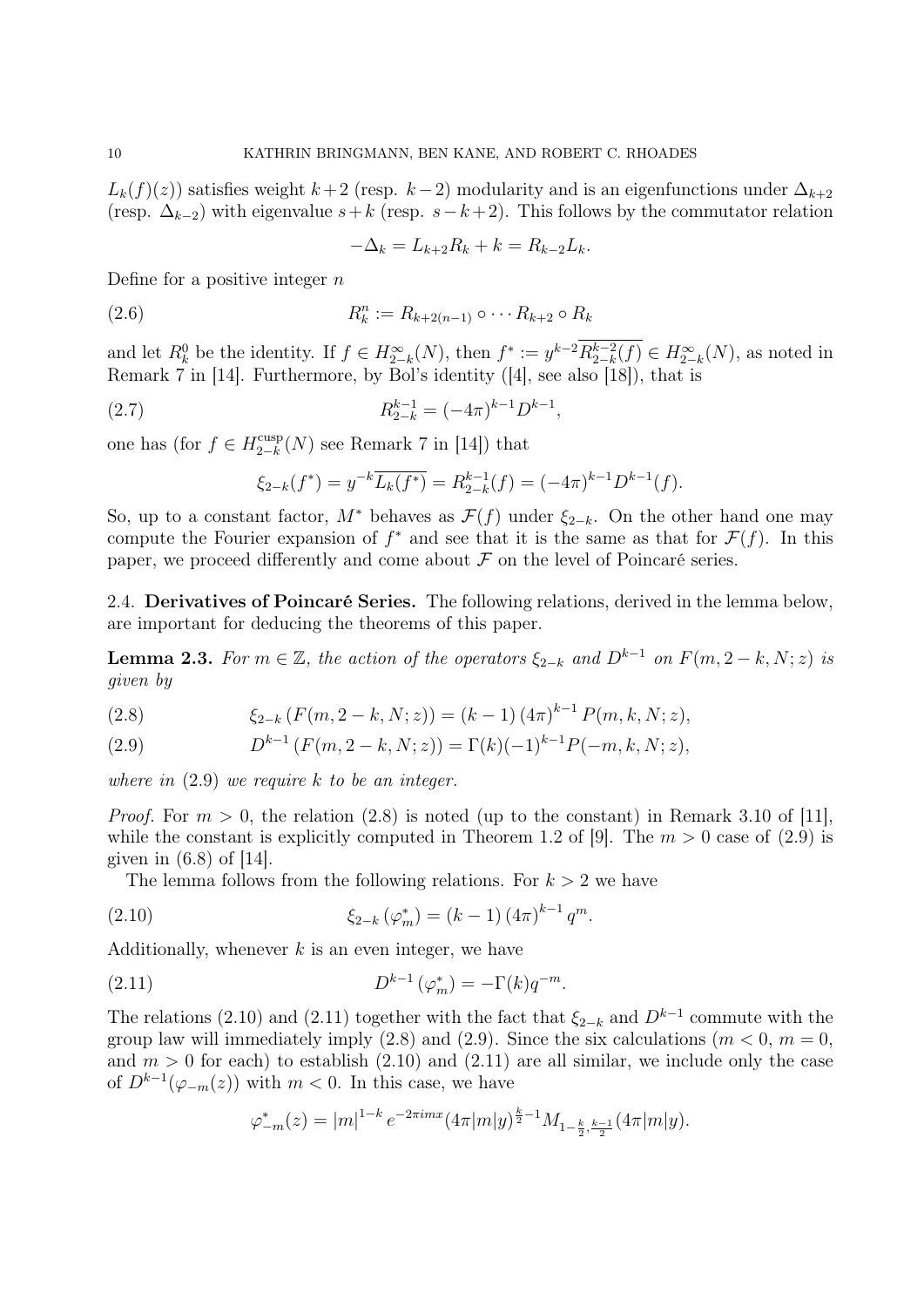Applying the change of variables  $2\pi |m|y \to y$  and  $2\pi |m|x \to x$  and relations between the W-Whittaker and M-Whittaker functions (see page 346 of [38]), we consider

$$
|m|^{1-k}e^{ix}(2y)^{\frac{k}{2}-1}\left((k-1)\exp\left(\pi i\left(1-\frac{k}{2}\right)\right)W_{\frac{k}{2}-1,\frac{k-1}{2}}(-2y)-(-1)^{k}\Gamma(k)W_{1-\frac{k}{2},\frac{k-1}{2}}(2y)\right),
$$
for which we denote the two terms of  $f(x) + f(x)$ . Direct computation gives

for which we denote the two terms as  $f_1(z) + f_2(z)$ . Direct computation gives

$$
\frac{\partial}{\partial \overline{z}}(f_2)(z) = 0
$$
 and  $\frac{\partial}{\partial x}(f_2)(z) = i f_2(z).$ 

Hence, using  $\frac{\partial}{\partial z} = \frac{\partial}{\partial x} - \frac{\partial}{\partial \overline{z}}$  we obtain

$$
D^{k-1}(f_2)(2\pi z) = f_2(2\pi z).
$$

Thus a change of variables and using  $W_{1-\frac{k}{2},\frac{k}{2}-1}(2y) = (2y)^{1-\frac{k}{2}}e^{-y}$  yields

$$
D^{k-1}(f_2) (2\pi |m|z) = (-1)^{k-1} \Gamma(k) q^{-m}.
$$

It remains to show that  $D^{k-1}(f_1)(z) = 0$ . For this, let

$$
g_r(z) := |m|^{1-k} e^{ix} (-2y)^{\frac{k}{2}-r} W_{\frac{k}{2}-r,\frac{k-1}{2}}(-2y).
$$

From the third three term recurrence relation

$$
yW'_{k,m}(y) = \left(k - \frac{y}{2}\right)W_{k,m}(y) - \left(m^2 - \left(k - \frac{1}{2}\right)^2\right)W_{k-1,m}(y)
$$

for the Whittaker function (see pages 350-352 of [38]) giving a relation for the derivative of the W-Whittaker function, we obtain

$$
\frac{\partial}{\partial z}g_r(z) = -\frac{i}{2y}(k-2r)g_r(z) + i\left(r^2 - r(k-1)\right)g_{r+1}(z)
$$

Hence,

$$
R_{2r-k}(g_r)(2\pi z) = (r^2 - r(k-1)) g_{r+1}(2\pi z).
$$

Using this for  $r = k - 1$  and applying Bol's identity (2.7), we have

$$
D^{k-1}(f_1)(2\pi z) = (k-1)R_{2-k}^{k-1}(g_1)(2\pi z) = 0,
$$

as desired.

2.5. Bol's Identity. Bol's identity (2.7) states that  $D^{k-1}$  is essentially (up to a non-zero constant multiple) equal to  $R_{2-k}^{k-1}$  $_{2-k}^{k-1}$ . The calculations of the previous section give the action of  $R_{2-k}^{k-1}$  $_{2-k}^{k-1}$  on the Whittaker functions which define the Poincaré series that span the spaces of forms of interest in this paper and then we use the commutation relation

$$
(R_{2-k}^{k-1}(f)) |_{k} \gamma(z) = R_{2-k}^{k-1} (f |_{2-k} \gamma)(z)
$$

between  $R_{2-k}^{k-1}$  $_{2-k}^{k-1}$  and the slash operator, valid for every real analytic function f. Alternatively, we can proceed by computing the Fourier expansion of the Maass-Poincaré series, obtaining an expansion as in  $(2.1)$ . Differentiating term by term yields equations  $(2.8)$  and  $(2.9)$ . This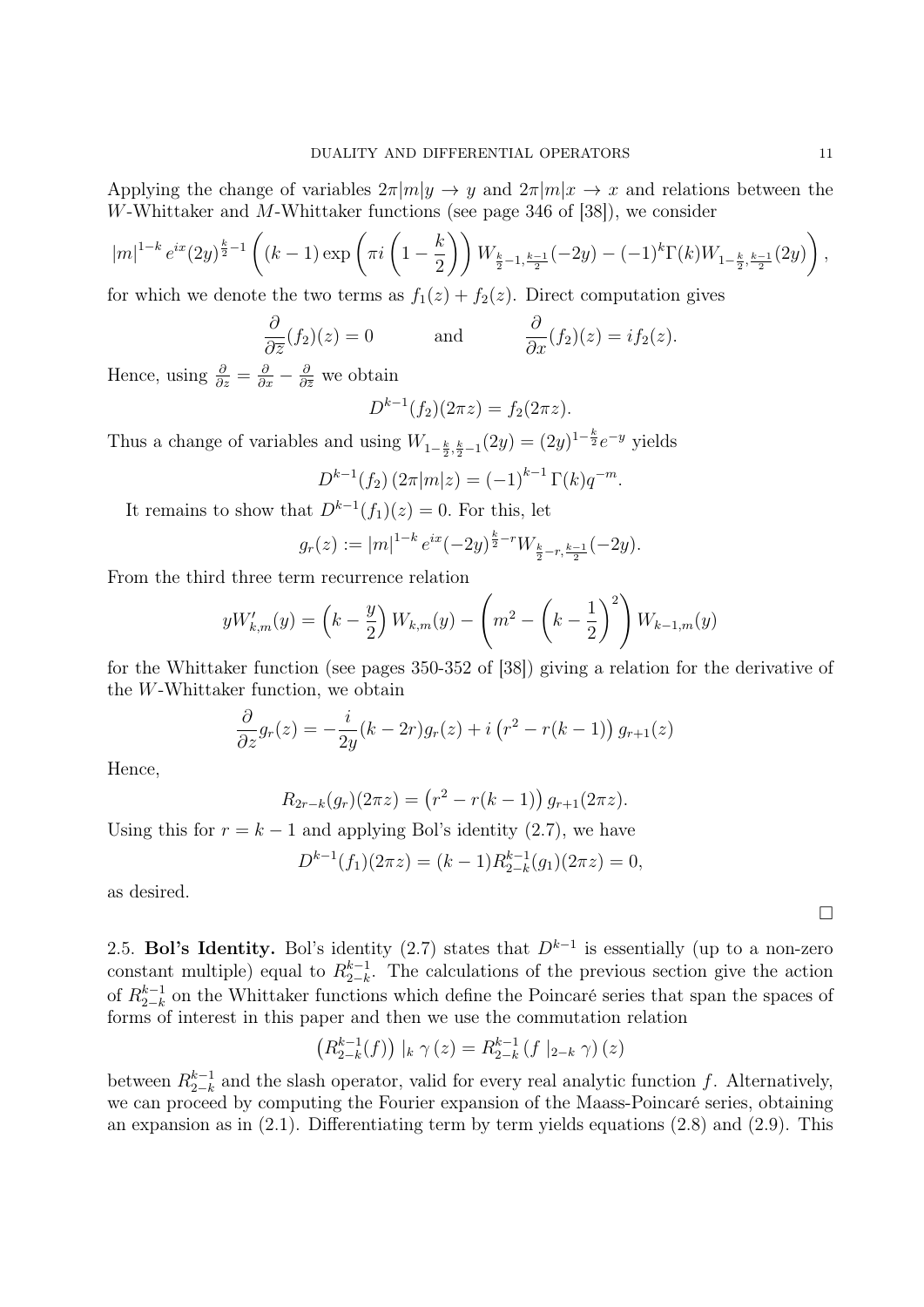approach does not rely on the fact that the differential operator  $D^{k-1}$  commutes with the group action (which would follow from Bol's identity). Additionally, for integral  $k$  we have

$$
q^m \Gamma(k-1; -4\pi my) = \overline{q}^m Q_{k,m}(y)
$$

where  $Q_{k,m}$  is a polynomial of degree at most  $k-2$ . Thus a direct computation of  $D^{k-1}$ avoids an application of Bol's identity.

3. Proof of Theorems 1.3, 1.1, and 1.2 and Corollary 1.4

Having established the necessary preliminaries, we are now ready to prove Theorem 1.3.

*Proof of Theorem 1.3.* Since the Poincaré series  $\{F(m, k, N; z)\}_{m \in \mathbb{Z}}$  span  $M_k^{\infty}(N)$  and the series  $\{F(m, 2-k, N; z)\}_{m\in\mathbb{Z}}$  span  $H_{2-k}^{\infty}(N)$  it is enough to prove the result on the level of Poincaré series. Part (1) follows from equation (2.8) together with (2.1) and the fact that

$$
\xi_{2-k}(\mathcal{P}(P(m,k,N;z))) = P(m,k,N;z).
$$

In particular,

$$
\frac{(4\pi)^{1-k}}{k-1}F(m,2-k,N;z) - \mathcal{P}\left(P(m,k,N;z)\right)
$$

is the desired holomorphic function associated to the modular form  $P(m, k, N; z)$ . Part (2) follows from  $(2.8)$ .

Having established the image of the Poincaré series under the operators  $D^{k-1}$  and  $\xi_{2-k}$  in Section 2.4, the fact that the Poincaré series form a basis will suffice to prove Theorem 1.1.

*Proof of Theorem 1.1.* The proof of this result follows immediately from  $(2.8)$  and  $(2.9)$ .  $\Box$ 

Borcherds [5] has defined a regularized inner product  $(g,h)^{reg}$  for  $g,h \in M_k^{\infty}(N)$  from which one can define orthogonality in the more general setting of weakly holomorphic modular forms. For cusp forms  $g$  and  $h$ , the regularized inner product reduces to the classical Petersson inner product. For  $M \in H_{2-k}^{\text{cusp}}$  $\binom{cusp}{2-k}(N)$ , we define

$$
h:=\Gamma(k-1)\mathcal{F}(M)\in H_{2-k}^{\infty}(N).
$$

By Lemma 2.2 and the remark following it, the constant terms of  $h$  and  $M$  satisfy

$$
c_h^+(0) = \Gamma(k-1)(-1)^k \overline{c_M^+(0)}.
$$

Combining this with Theorem 4.1 of [14] immediately leads to the following lemma (with the factor  $\Gamma(k-1)$  correcting a typo from the original statement of Theorem 4.1), which is the most important computation toward calculating the image of  $D^{k-1}$ .

**Lemma 3.1.** If  $g \in M_k(N)$  and  $M \in H_{2-k}^{cusp}$  $\frac{cusp}{2-k}(N)$ , then

$$
(-4\pi)^{k-1} (g, D^{k-1}(M))^{reg} = \frac{(-1)^k \Gamma(k-1)}{[\text{SL}_2(\mathbb{Z}) : \Gamma_0(N)]} \sum_{\kappa \in \Gamma_0(N) \backslash P^1(\mathbb{Q})} w_{\kappa} \cdot c_g(0, \kappa) \overline{c_M^+(0, \kappa)},
$$

where  $c_g(0, \kappa)$  (resp.  $c_M^+(0, \kappa)$ ) denotes the constant term of the Fourier expansion of g (resp. M) at the cusp  $\kappa \in P^1(\mathbb{Q})$ , and  $w_{\kappa}$  is the width of the cusp  $\kappa$ .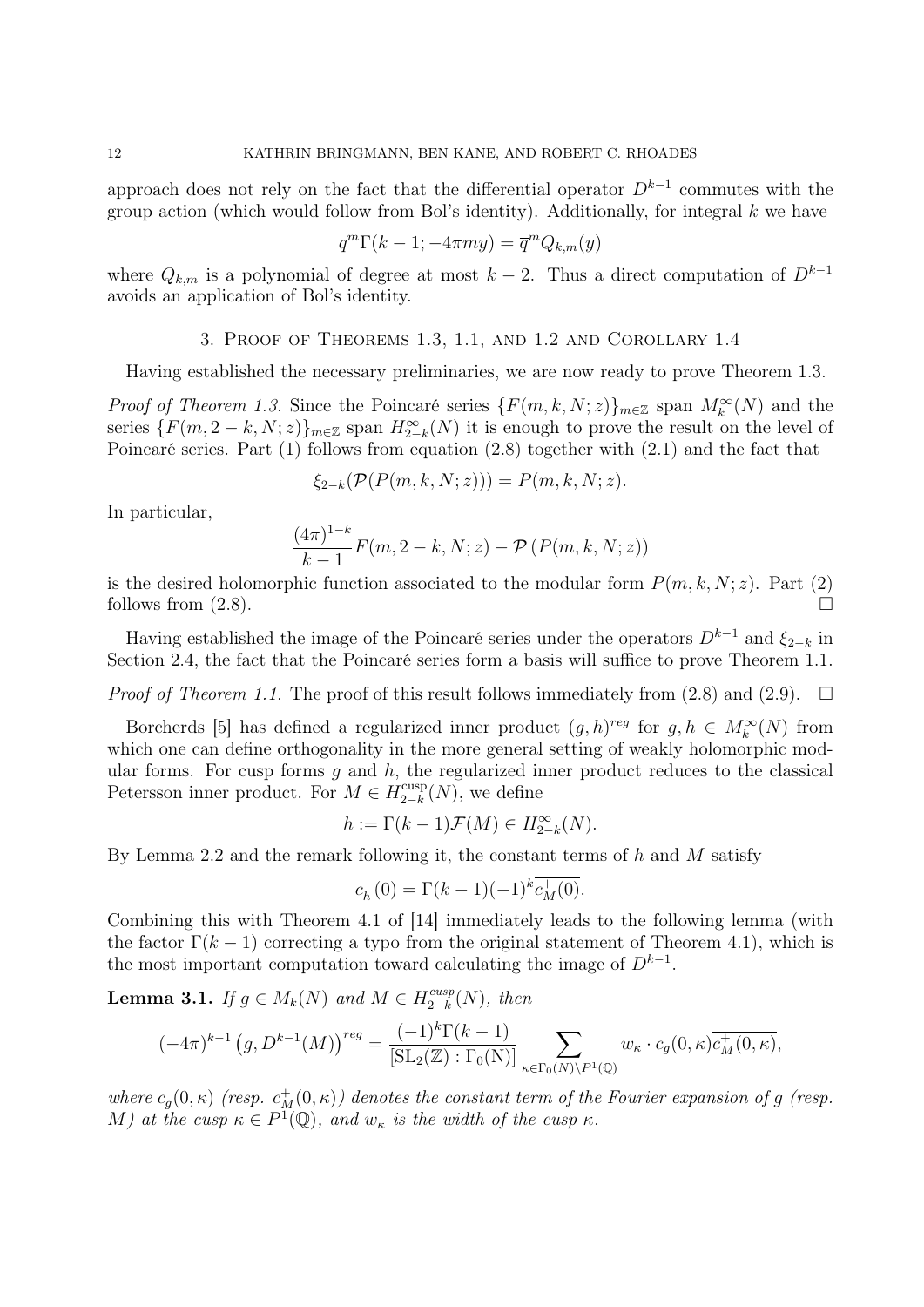Proof of Theorem 1.2. The first part of the theorem follows from Theorem 1.1 and (2.9). The surjectivity of  $D^{k-1}$  on  $H_{2-k}^{\infty}(N)$  follows from the surjectivity of  $\xi_{2-k}$  (see Theorem 3.7) of [11]) and Theorem 1.1.

Additionally, if  $\mathcal{M} \in H_{2-k}^{\text{cusp}}$  $\frac{1}{2-k}(N)$ , it follows from the first part of the theorem and (2.8) that there exist  $\alpha_m \in \mathbb{C}$  so that

$$
\mathcal{M}(z) = \sum_{m>0} \alpha_m F(m, 2-k, N; z).
$$

Thus from Lemma 3.1 and the first part of the theorem,  $D^{k-1}(\mathcal{M})$  is orthogonal to cusp forms and the constant term at each cusp of  $\Gamma_0(N)$  vanishes.

Conversely, assume that  $h \in M_k^{\infty}(N)$  has vanishing constant term at any cusp of  $\Gamma_0(N)$ and is orthogonal to cusp forms. From (2.9) we may take

$$
f(z) = \sum_{m \in \mathbb{N}} \alpha_m F(m, 2 - k, N; z) \in H_{2-k}^{\text{cusp}}(N)
$$

such that the principal parts of  $D^{k-1}(f)$  and h at the cusps agree. Consequently, h –  $D^{k-1}(f) \in S_k(N)$ . In view of Lemma 3.1, the hypothesis on h and (2.9), we find that  $h - D^{k-1}(f)$  is orthogonal to cusp forms. Hence it vanishes identically.

We conclude with the proof of Corollary 1.4.

*Proof of Corollary 1.4.* Writing  $M \in H_{2-k}^{\infty}(N)$  in terms of Poincaré series we have

$$
M(z) = \sum_{m \in \mathbb{Z}} \alpha_m F(m, 2 - k, N; z).
$$

Then Theorem 1.1 implies that  $(-4\pi)^{1-k}\Gamma(k-1)\mathcal{F}(M)$  is a lift of  $h=D^{k-1}(M)$  and

$$
M^* - (-4\pi)^{1-k} \Gamma(k-1) \mathcal{F}(M) \in M_{2-k}^{\infty}(N),
$$

where  $M^* \in H_{2-k}^{\infty}(N)$  is any harmonic Maass form satisfying  $\xi_{2-k}(M^*)$ , as given in the statement of Corollary 1.4. Applying Theorems 1.1 and 1.2 we obtain the assertion concerning  $D^{k-1}$   $(M^*$ ).  $\Box$ 

## 4. A canonical lift

When  $N = 1$  we use the abbreviations  $P(m, k; z) := P(m, k, 1; z)$  and  $F(m, k; z) :=$  $F(m, k, 1; z)$ . For fixed  $k > 2$  integral, let  $\ell := \dim S_k$  and define  $f_{2-k,m} \in M_{2-k}^{\perp}$  to be the unique weakly holomorphic modular form satisfying

$$
f_{2-k,m}(z) = q^{-m} + O(q^{-\ell}).
$$

Such weakly holomorphic modular forms were explicitly constructed in [16] as

(4.1) 
$$
f_{2-k,m}(z) := \begin{cases} E_{k'}(z) \Delta(z)^{-\ell-1} F_m(j(z)) & \text{if } m > \ell, \\ 0 & \text{if } m \leq \ell. \end{cases}
$$

Here  $k' \in \{0, 4, 6, 8, 10, 14\}$  with  $k' \equiv 2 - k \pmod{12}$ ,  $E_{k'}$  is the Eisenstein series of weight  $k'$ ,  $\Delta$  is the unique normalized Hecke eigenform of weight 12, and  $F_m$  is a generalized Faber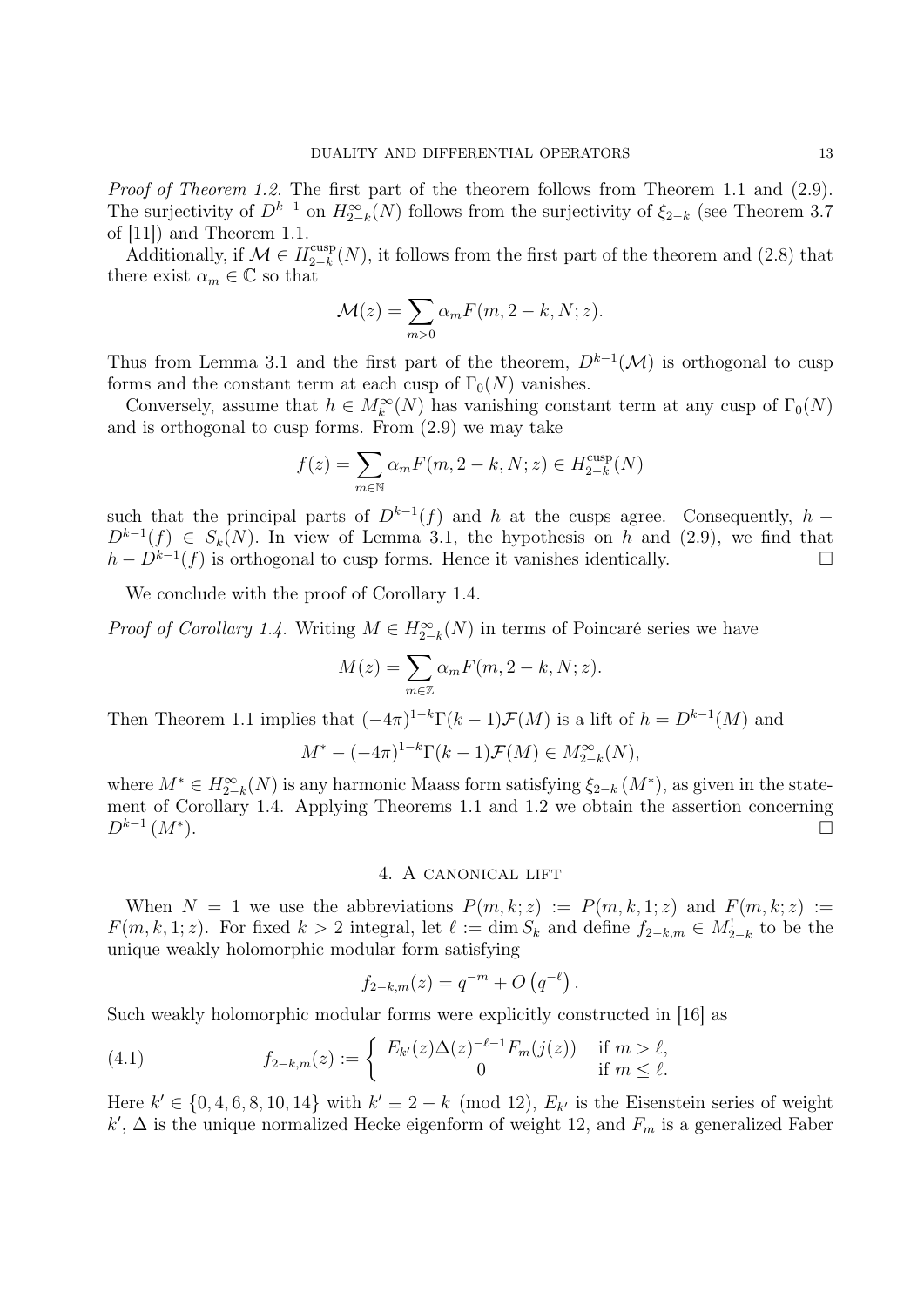polynomial of degree  $m - \ell - 1$  constructed recursively in terms of  $f_{2-k,m'}$  with  $m' < m$  to cancel higher powers of q. Finally, for  $m \in \mathbb{Z}$  define

$$
G_{m,2-k}(z) := F(m,2-k;z) - \delta_{m>0} \Gamma(k) |m|^{1-k} f_{2-k,m}(z).
$$

Here  $\delta_{m>0}$  is defined as in Lemma 2.2. From Lemma 2.2 and the definition of  $f_{2-k,m}$ , the holomorphic part  $G_m^+$  $^+_{m,2-k}(z)$  of  $G_{m,2-k}(z)$  satisfies

(4.2) 
$$
G_{m,2-k}^{+}(z) = O(q^{-\ell}).
$$

The following explicit theorem implies Theorem 1.5.

**Theorem 4.1.** Suppose that  $2 < k \in 2\mathbb{Z}$  and  $g \in M_k^!$  and write  $g(z) = \sum_{m \in I} a_m P(m, k; z)$ for some index set  $I \subset \mathbb{Z}$ . Then the  $\xi_{2-k}$ -preimage choice

$$
\mathcal{L}(g(z)) = \mathcal{L}_I(g(z)) := \frac{1}{k-1} \sum_{m \in I} \frac{\overline{a_m}}{(4\pi)^{k-1}} G_{m,2-k}(z)
$$

defines a canonical lifting from  $M_k^!$  to  $H_{2-k}$ . Moreover, when  $g \in S_k$  is a normalized Hecke eigenform, the lift  $\mathcal{L}(g)/||g||^2$  is good for g.

*Proof.* One directly obtains that  $\xi_{2-k} (\mathcal{L}(g(z))) = g$  from (2.8). Consider

$$
\mathcal{G}(z) := \sum_{\substack{m \in I \\ m \le 0}} a_m P(m, k; z),
$$

Then  $g - \mathscr{G} \in S_k$ . Set

$$
\mathcal{H}(z) := \mathcal{L}(\mathscr{G}(z)) = \frac{1}{k-1} \sum_{n \leq 0} \frac{\overline{a_n}}{(4\pi)^{k-1}} F(n, 2-k; z).
$$

The following lemma, which is proved after we conclude the proof of Theorem 4.1, shows that  $\mathcal{H} \in H_{2-k}$  is the unique lift of  $\mathscr G$  with  $\mathcal{H}^+$  having minimal growth at the cusp  $\infty$ .

**Lemma 4.2.** With g as in Theorem 4.1, the function H is the unique  $h \in H_{2-k}$  whose holomorphic part exhibits sub-exponential growth at the cusp  $\infty$  and satisfies

(4.3) 
$$
g - \xi_{2-k}(h) \in S_k.
$$

Applying Lemma 4.2 we may assume that  $g$  is a cusp form in order to prove Theorem 4.1. We write  $g(z) = \sum_{m \in I} a_m P(m, k; z)$  with some index set  $I \subset \mathbb{N}$ . From (4.2) we obtain

$$
\mathcal{L}_I(g(z)) = \frac{1}{k-1} \sum_{m \in I} \frac{\overline{a_m}}{(4\pi)^{k-1}} G_{m,2-k}(z) = O\left(q^{-\ell}\right).
$$

To show that the lift is independent of the choice of the index set, let  $J \subset \mathbb{N}$  be given such that  $g(z) = \sum_{m' \in J} a_{m'} P(m', k; z)$ . Then

(4.4) 
$$
\mathcal{L}_I(g(z)) - \mathcal{L}_J(g(z)) = O\left(q^{-\ell}\right)
$$

and

$$
\xi_{2-k}(\mathcal{L}_I(g)-\mathcal{L}_J(g))=g-g=0.
$$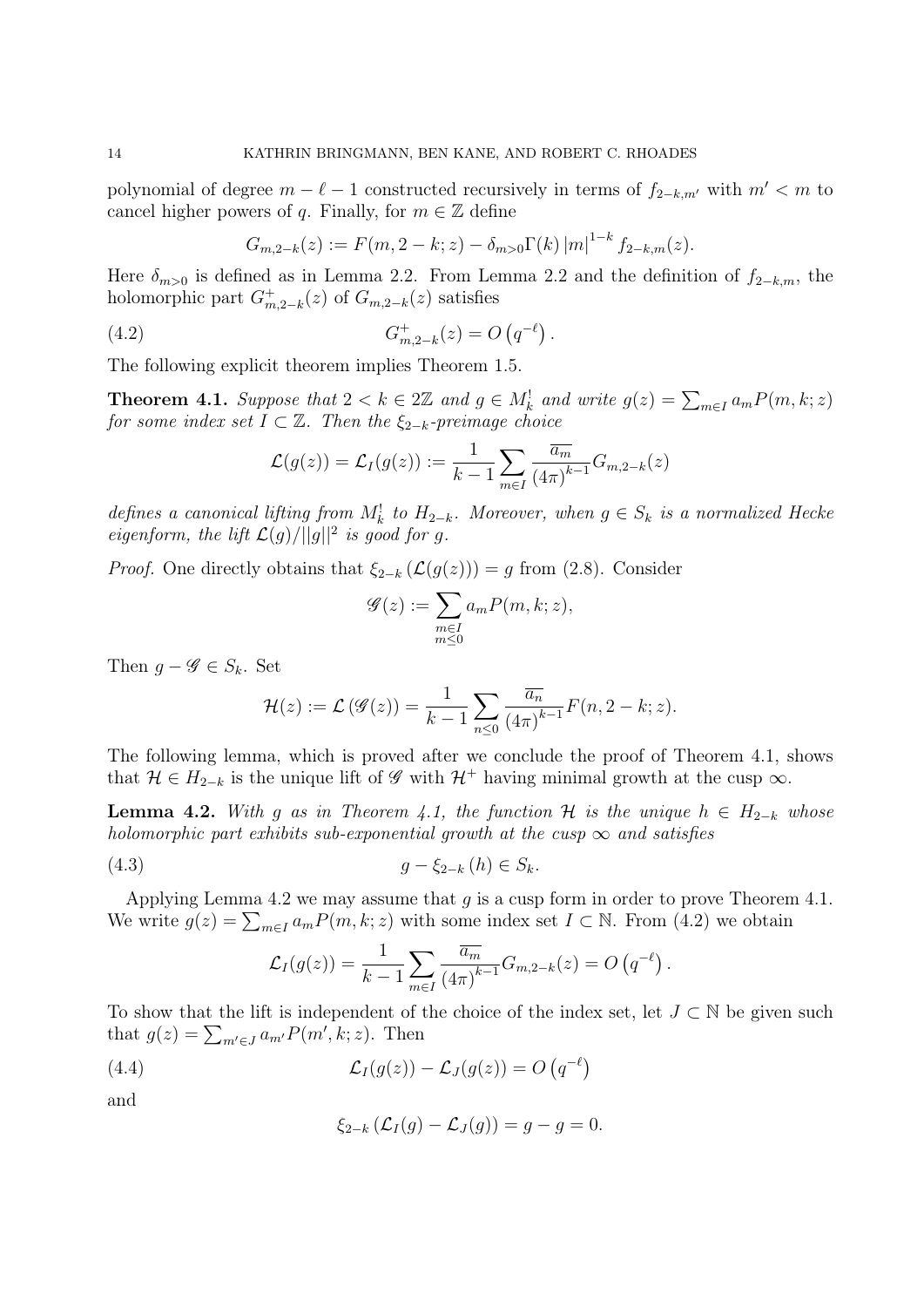Hence

(4.5) 
$$
\mathcal{L}_I(g) - \mathcal{L}_J(g) \in \ker\left(\xi_{2-k}\right) = M_{2-k}^!
$$

By the valence formula, we know that a weakly holomorphic modular form  $h$  that satisfies  $h(z) = O(q^{-\ell})$  must be 0. Therefore combining equations (4.4) and (4.5) yields

$$
\mathcal{L}_I(g) = \mathcal{L}_J(g)
$$

This finishes the proof of the first statement of the theorem.

To prove the second statement, assume that  $g \in S_k$  is a normalized Hecke eigenform and  $\sum_{n\leq 0} c_n q^n$  with  $c_n \in K_g$ . By comparing principal parts, we have  $h \in H_{2-k}$  is a harmonic Maass form which is good for g. Thus the principal part of h is

$$
h(z) = \sum_{n>0} \frac{c_{-n} n^{k-1}}{\Gamma(k)} F(n, 2-k; z),
$$

since the difference has bounded principal part and maps to a cusp form under  $\xi_{2-k}$ . We have

$$
\xi_{2-k}(h)(z) = \sum_{n>0} \frac{\overline{c_{-n}}}{\Gamma(k)} (k-1) (4\pi n)^{k-1} P(n,k;z) = \frac{g(z)}{||g||^2}.
$$

Set  $I := \{n \leq 0 : c_n \neq 0\}$ . By definition

$$
\mathcal{L}\left(\frac{g}{||g||^2}\right)(z) = \mathcal{L}_I\left(\frac{g}{||g||^2}\right)(z) = \sum_{n>0} \frac{c_{-n}n^{k-1}}{\Gamma(k)} F(n, 2-k; z) - \sum_{n>0} c_{-n} f_{2-k,n}(z).
$$

It follows that

$$
\left(h - \mathcal{L}\left(\frac{g}{||g||^2}\right)\right) = \sum_{n>0} c_{-n} f_{2-k,n}.
$$

Since  $E_{k'}$ ,  $\Delta^{-1}$ , and  $F_m(j(\tau))$  all have rational (furthermore, integer) coefficients, the weakly holomorphic modular forms  $f_{2-k,n}$  have rational coefficients by equation (4.1). It follows that  $h - \mathcal{L}(g/||g||^2)$  has coefficients in  $K_g$ . Therefore, since the coefficients of the principal part of h and the principal part of  $h - \mathcal{L}(g/||g||^2)$  are both in  $K_g$ , it follows that the coefficients of the principal part of  $\mathcal{L}(g/||g||^2)$  are contained in  $K_g$ . Hence  $\mathcal{L}(g/||g||^2)$  is also a good lift for  $g$ .

*Proof of Lemma 4.2.* Using (2.8) together with the fact that  $P(m, k; z) \in S_k$  for  $m \ge 1$ immediately implies (4.3). To show uniqueness, let  $h \in H_{2-k}$  satisfy (4.3). Since the Poincaré series  $P(n, k; z)$  span the space  $M_k^!$ , it follows that

$$
\xi_{2-k}(h(z)) = \sum_{n \in \mathbb{Z}} b_n P(n,k;z)
$$

for some  $b_n \in \mathbb{C}$ . By equation (4.3) we have that

(4.6) 
$$
g(z) - \sum_{n \in \mathbb{Z}} b_n P(n,k;z) \in S_k.
$$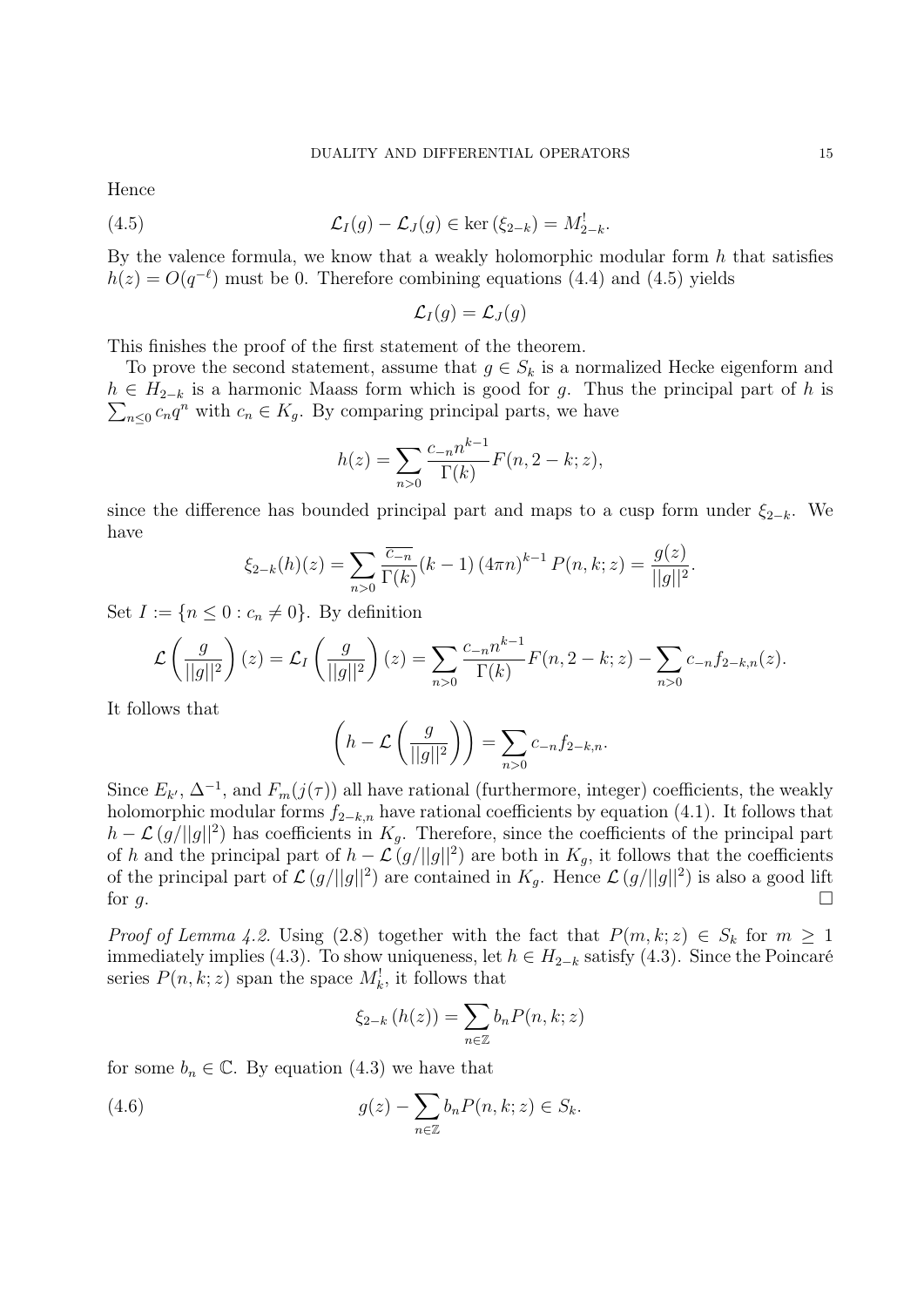Comparing the principal parts of both summands in (4.6), one sees that  $b_n = a_n$  for every  $n \leq 0$ . It follows that

$$
h(z) - \mathcal{H}(z) = \frac{(4\pi)^{1-k}}{k-1} \sum_{n>0} \overline{b_n} F(n, 2-k; z).
$$

This has principal part (up to the constant term) equal to

$$
\Gamma(k-1) \sum_{n>0} (4\pi n)^{1-k} \overline{b_n} q^{-n}
$$

and hence exhibits exponential growth at  $\infty$  unless  $b_n = 0$  for every  $n > 0$ . This establishes the uniqueness of  $\mathcal{H}$ .

Remark. We now briefly discuss the canonical lift for non-trivial level. For  $\mathscr G$  such that  $q - \mathscr{G} \in S_k(N)$  one merely defines  $\mathcal{L}(\mathscr{G})$  by replacing  $F(n, 2-k; z)$  with  $F(n, 2-k, N; z)$ . In order to obtain a lift for  $g \in S_k(N)$ , we choose  $m_N > 0$  to be minimal such that there exists  $j_N^* \in M_0^{\infty}(N)$  with  $j_N^*(z) = q^{-m_N} + O(q^{-(m_N-1)})$ . The condition that (1.4) is maximal among all lifts M of a form  $g \in S_k$  will be further refined to the condition that

$$
A(M,r) := \inf\{n \in \mathbb{Z} : n \equiv r \pmod{m_N}, \ c_M^+(n) \neq 0\}
$$

is maximal for every  $r \in \{0, \ldots, m_N - 1\}.$ 

#### **REFERENCES**

- [1] G. Andrews, On the theorems of Watson and Dragonette for Ramanujan's Mock theta functions. Amer. J. Math. 88 (1966), 454–490.
- [2] G. Andrews, The fifth and seventh order mock theta functions, Trans. Amer. Math Soc. 293 (1986), 113–134.
- [3] G. Andrews and D. Hickerson, Ramanujan's lost notebook VII. The sixth order mock theta functions, Adv. Math. 89, (1991), 60–105.
- [4] G. Bol, Invarianten linearer Differentialgleichungen, Abh. Mat. Sem. Univ. Hamburg 16 (1949), 1–28.
- [5] R. Borcherds, Automorphic forms with singularities on Grassmannians, Invent. Math. 132 (1998), 491– 562.
- [6] K. Bringmann, A. Folsom, and K. Ono, q-series and weight 3/2 Maass forms, Compositio Math. 145 (2009), 541–552.
- [7] K. Bringmann, P. Guerzhoy, and B. Kane, *Mock Modular Forms as p-adic Modular Forms*, Trans. Amer. Math. Soc, to appear.
- [8] K. Bringmann and K. Ono, Arithmetic properties of coefficients of half-integral weight Maass-Poincaré series, Math. Ann. **337** (2007), 591-612.
- [9] K. Bringmann and K. Ono, Lifting cusp forms to Maass forms with an application to partitions, Proc. Nat. Acad. Sci., USA 104 (2007), 3725–3731.
- [10] K. Bringmann and O. Richter, Zagier-type dualities and lifting maps for harmonic Maass-Jacobi forms, Adv. Math. 225 (2010), 2298–2315.
- [11] J. Bruinier and J. Funke, On two geometric theta lifts, Duke Math. J. 125 (2004), 45–90.
- [12] J. Bruinier and K. Ono, Arithmetic of Borcherds' exponents, Math. Ann. 327 (2003), 293–303.
- [13] J. Bruinier and K. Ono, Heegner divisors, L-functions, and harmonic weak Maass forms, Ann. of Math. 172 (2010), 2135–2181.
- [14] J. Bruinier, K. Ono, and R. Rhoades, *Differential Operators and Vanishing of Hecke Eigenvalues*, Math. Ann. 342 (2008), 673–693.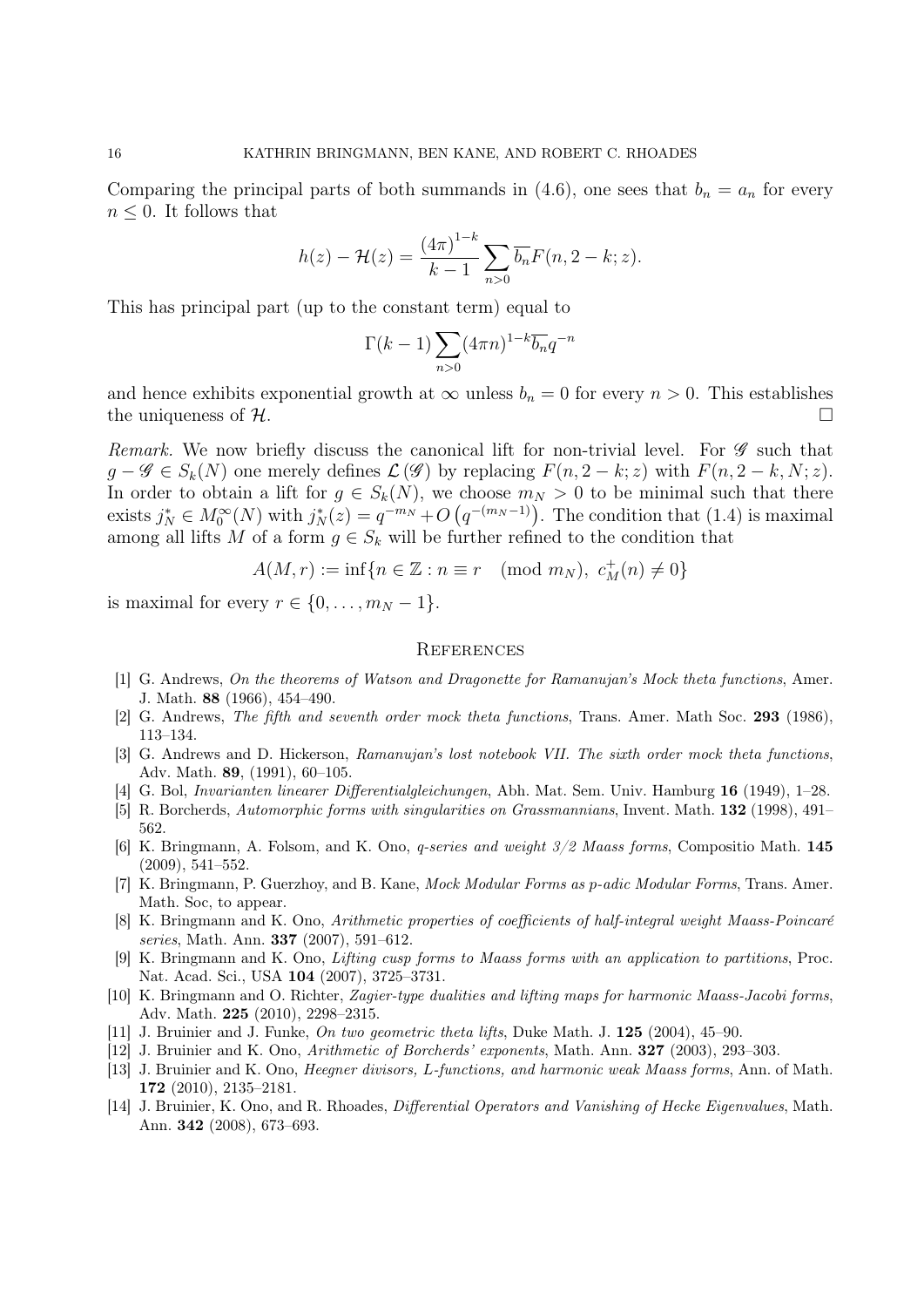- [15] Y. Choie, M. Knopp, and W. Pribitkin, Niebur Integrals, Mock Automorphic Forms and Harmonic Maass Forms: A Retrospective on the Work of the Rademacher School, preprint.
- [16] W. Duke and P. Jenkins, On the zeros and coefficients of certain weakly holomorphic modular forms, Pure Appl. Math. Q. 4 (2008), 1327–1340.
- [17] W. Duke, Ö. Imamoglu, and Á. Tóth, *Cucle Integrals of the j-function and Mock Modular Forms*, Ann. of Math., to appear.
- [18] M. Eichler, Eine Verallgemeinerung der abelschen Integrale, Math. Z. 67 (1957), 267–298.
- [19] J. Fay, Fourier coefficients of the resolvent for a Fuchsian group, J. reine und angew. Math. 293-294 (1977), 143–203.
- [20] A. Folsom and K. Ono, Duality involving the mock theta function  $f(q)$ , J. Lond. Math. Soc. 77 (2008), 320–334.
- [21] K. Fricke, Analytische und p-adische Aspekte von klassischen und Mock-Modulformen, Ph.D. thesis, Max-Planck Insitute of Mathematics - Bonn, Germany, in preparation.
- [22] P. Guerzhoy, Z. Kent, and K. Ono, p-adic coupling of mock modular forms and shadows, Proc. Nat. Acad. Sci. USA 107 (2010), 6169–6174.
- [23] H. Iwaniec, Topics in classical automorphic forms, Graduate studies in Mathematics 53, Amer. Math. Soc., Providence, RI, USA, 1997.
- [24] P. Jenkins, Kloosterman sums and traces of singular moduli, J. Number Theory 117 (2006), 301–314.
- [25] M. Knopp, Construction of automorphic forms on H-groups and supplementary Fourier series, Trans. Amer. Math. Soc. 103 (1962), 168–188.
- [26] M. Knopp, Modular functions in analytic number theory, Amer. Math. Soc., Chelsea Publishing, Providence, RI, 1993.
- [27] M. Knopp, On the Fourier coefficients of cusp forms having small positive weight, Theta Functions-Bowdoin 1987, Part 2 (Brunswick, ME, 1987) eds. L. Ehrenpreis et al., Proc. Sympos. Pure Math. 49, Part 2, Amer. Math. Soc., Providence, RI, 1989, 111–127.
- [28] M. Knopp and J. Lehner, On complementary automorphic forms and supplementary Fourier series, Illinois J. Math. 6 (1962) 98–106.
- [29] N. Kuznetsov, The Petersson conjecture for cusp forms of weight zero and the Linnik conjecture. Sums of Kloosterman sums, Mat. Sb. (N.S.) 111(153) (1980), 334–383, 479 (in Russian); English translation: Math. USSR Sbornik 39 (1981), 299–342.
- [30] H. Neunhöffer, Über die analytische Fortsetzung von Poincaréreihen, S.-B. Heidelberger Akad. Wiss. Math.-Natur Kl. 2 (1973), 33–90.
- [31] W. Pribitkin, The Fourier coefficients of modular forms and Neibur modular integrals having small positive weight, I, Acta Arith. 91 (1999), 291–309.
- [32] W. Pribitkin, The Fourier Coefficients of Modular Forms and Neibur Modular Integrals Having Small Positive Weight, II, Acta Arith. 93 (2000), 343–358.
- [33] H. Rademacher, On the expansion of the partition function in a series, Ann. of Math. (2) 44 (1943), 416–422.
- [34] S. Ramanujan, *The lost notebook and other unpublished papers*, Narosa, New Delhi, 1988.
- [35] J. Rouse, Zagier duality for the exponents of Borcherds products for Hilbert modular forms, J. Lond. Math. Soc. 73 (2006), 339–354.
- [36] G. Watson, The final problem: an account of the mock theta functions, J. London Math. Soc. 11 (1936), 55–80.
- [37] G. Watson, *The mock theta functions* (2), Proc. London Math. Soc. 42 (1937), 274–304.
- [38] E. Whittaker and G. Watson, A course in modern analysis, 4th ed., Cambridge University Press, Cambridge, England (1990), 620 pp.
- [39] D. Zagier, Traces of Singular Moduli, Motives, polylogarithms and Hodge theory, Part I (Irvine, CA, 1998), 211–244, Int. Press Lect. Ser., 3, I, Int. Press, Somerville, MA, 2002.
- [40] D. Zagier, Ramanujan's mock theta functions and their applications [d'après Zwegers and Bringmann-Ono], Sém. Bourbaki, Astérisque 326 (2009), 143–164.
- [41] S. Zwegers, Mock θ-functions and Real Analytic Modular Forms. Contemp. Math. 291 (2001), 269–277.